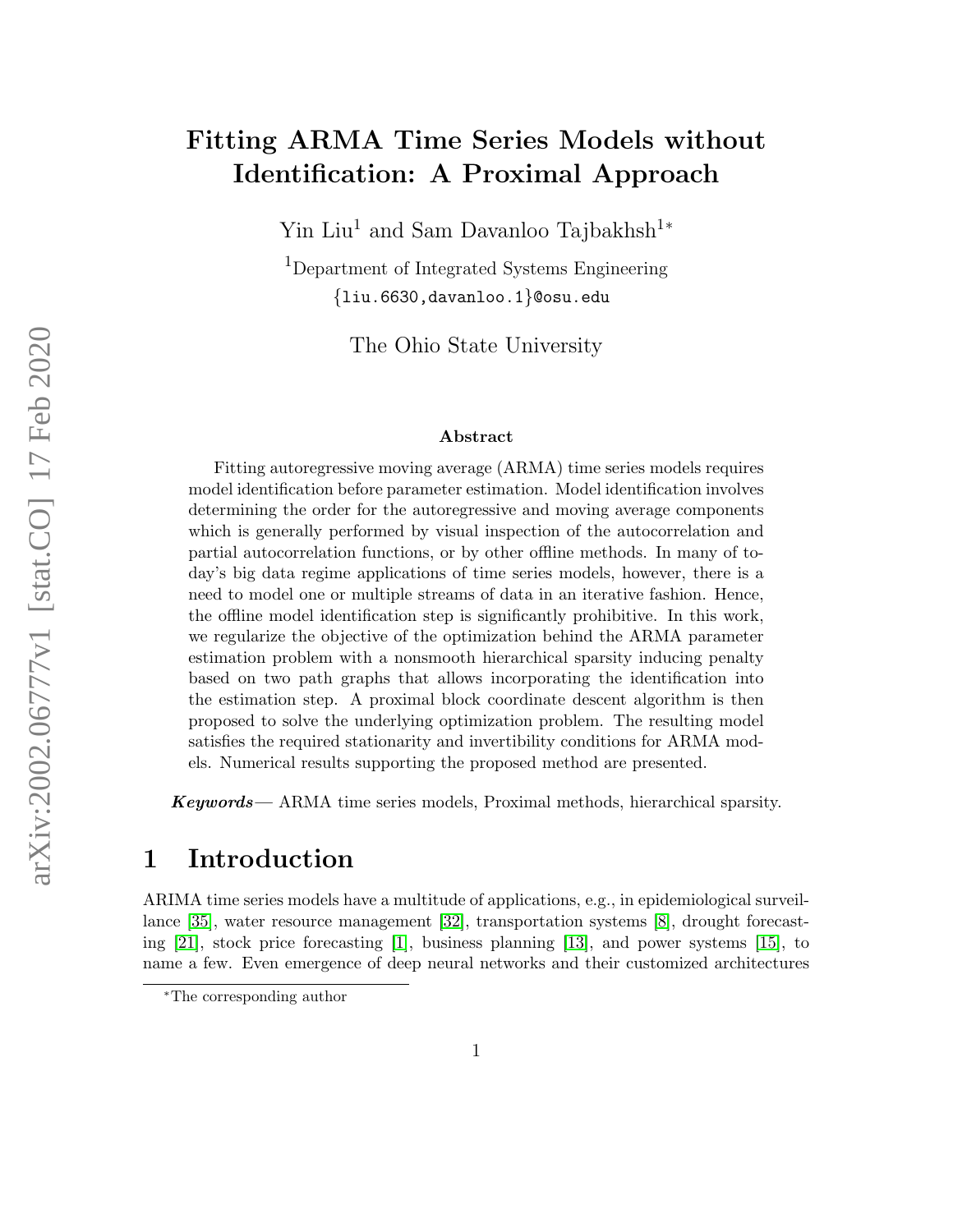for time series modeling, e.g., Recurrent Neural Nets (RNN) and Long Short-Term Memory (LSTM) has not decreased the popularity of ARIMA models [\[25\]](#page-15-1).

Fitting  $ARMA(p,q)$  time series models requires a two-step process: 1. Model identification, 2. Parameter estimation. The model identification step determines the order of the autoregressive (AR) component (p) and moving average (MA) component (q). Next, given the underlying ARMA model, the parameters are estimated by solving an optimization problem for the maximum likelihood or least square estimates [\[10,](#page-14-3) [17\]](#page-14-4). We should note that ARMA models are to model stationary processes; however, there exists a more general class of ARIMA models for homogenous nonstationary processes (which are stationary in the mean). Such processes become stationary after  $d$  times differencing; hence, the corresponding  $ARIMA(p,d,q)$  model includes differencing of order d. The results of this paper are mainly for stationary processes with potential extension to the homogenous nonstatioanry processes.

Model identification is based primarily on visual inspection of the sample autocorrelation function (ACF) and partial autocorrelation (PACF) plots. For the  $AR(p)$  process, the sample ACF follows an exponential decay and the sample PACF cuts off after lag  $p$ , while for the  $MA(q)$  process, the sample ACF cuts off after lag q and the sample PACF decays exponentially [\[17\]](#page-14-4). When the process involves both AR and MA components, it is more difficult to identify the correct orders. Next, model parameters are estimated by minimizing a loss function (e.g., negative loglikelihood or least square). Box *et al.* [\[10\]](#page-14-3) stepped even further and recommended an *iterative* approach between model identification and parameter estimation which involves inspection of the the residuals from the fitted model to make sure that they are indeed white noise.

In many of today's applications, ARMA models should be fitted to many times series of data  $\{y_t^j\}$  $t^j$ ,  $t^j$ <sub>j=1</sub> where J is very large. For instance, the data could be the demand for more than thousands of product over time which are not necessarily correlated; hence, fitting Vector ARMA models are unnecessary, and separate modeling is more parsimonious. In such scenarios, model identifications become a significant bottleneck in the fitting process. This work is about a novel approach for fitting ARMA time series models that allows automating the fitting procedure by eliminating an explicit identification step. Indeed, with the aid of a single tuning parameter, the proposed algorithms allows data to identify the appropriate model.

#### 1.1 Contributions

The contributions of this work are as follows:

• We develop a novel approach to fit ARMA time series models that identifies the model only by tuning a single continuous parameter  $(\lambda)$ . The main idea behind this approach is to merge the model identification into the parameter estimation step by introducing a hierarchical sparsity inducing penalty into the optimization problem.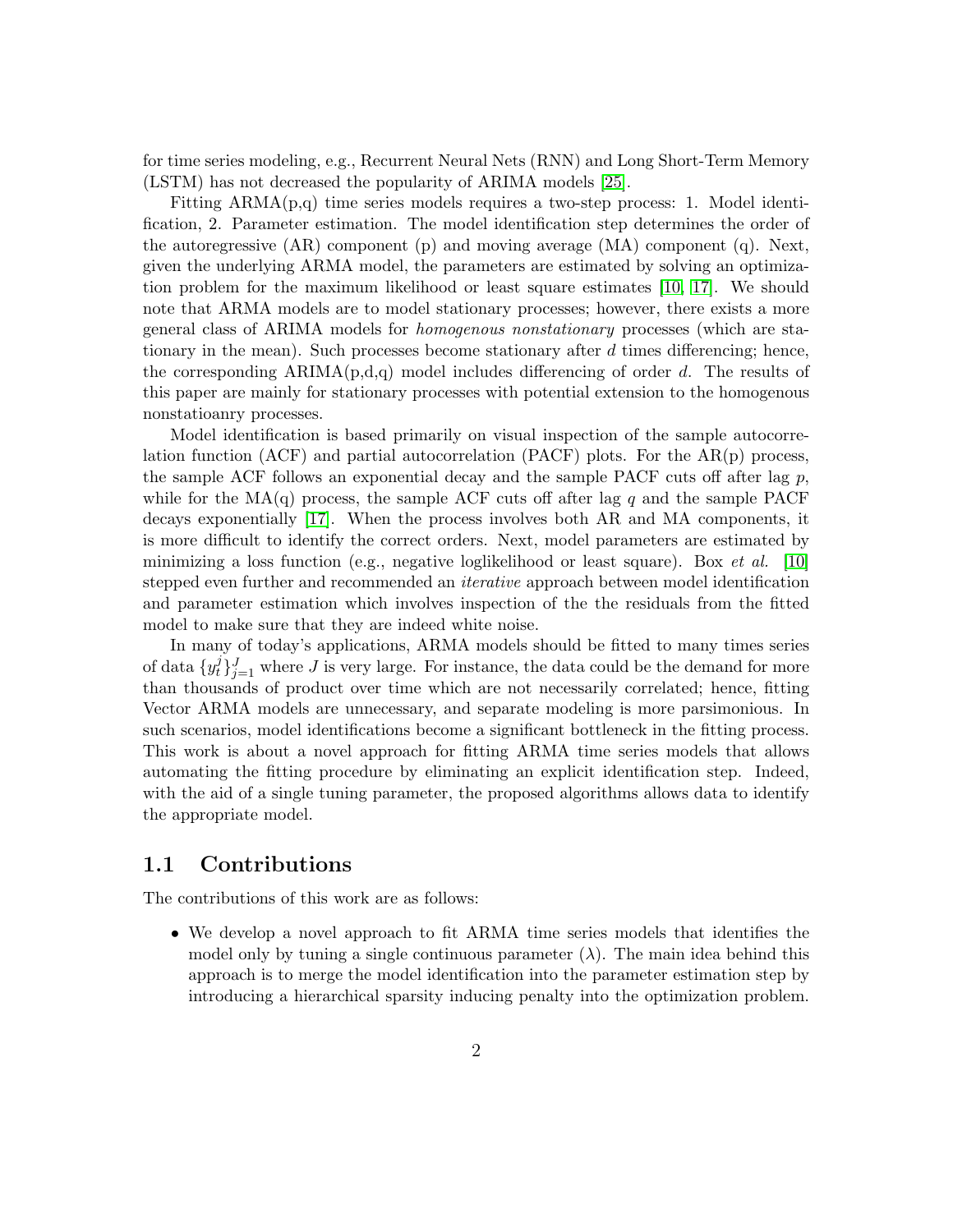The sparsity inducing penalty preserves the hierarchical structure of the nonzero parameter, e.g., it will not set the first AR parameter to zero while the second AR parameter is nonzero.

- We propose an efficient proximal block coordinate descent (BCD) algorithm to solve the underlying nonsmooth and nonconvex optimization problem to a stationary point – see Algorithm [2.](#page-8-0) The proximal map of the nonsmooth hierarchical sparsity inducing penalty is shown to be separable on the AR and MA components.
- The proposed approach will automate the ARMA time series modeling without a need for offline inspection for model identification, and allows fitting ARMA time series models to large number of time series data.

#### 1.2 Notations

Lowercase boldface letters denote vectors, and uppercase greek letters denote sets, except for  $\beta$  which denotes the back-shift operator. The set of all real and complex numbers are denoted by R and C, respectively. Given a set  $g \subseteq \mathcal{G}$ , |g| denotes its cardinality and  $g^c$ denotes its complement. Given  $\boldsymbol{\beta} \in \mathbb{R}^d$  and  $g \subseteq \{1, \cdots, d\}$ ,  $\boldsymbol{\beta}_g \in \mathbb{R}^{|g|}$  is a vector with its elements selected from  $\beta$  over the index set g.

### 2 Problem definition

We consider a stationary  $ARMA(p,q)$  time series process with a zero mean as

$$
y_t = \phi_1 y_{t-1} + \phi_2 y_{t-2} + \dots + \phi_p y_{t-p} - \theta_1 \epsilon_{t-1} - \theta_2 \epsilon_{t-2} - \dots - \theta_q \epsilon_{t-q} + \epsilon_t, \tag{1}
$$

where  $\phi_{\ell}, \ell = 1, ..., p$  are the parameters of the AR component, and  $\theta_{\ell}, \ell = 1, ..., q$  are the parameters of the MA component, and  $\epsilon_t$  is a white noise with zero mean and variance  $\sigma^2$ . The process [\(1\)](#page-2-0) can also be written as

<span id="page-2-1"></span><span id="page-2-0"></span>
$$
P_{\phi}^{p}(\mathcal{B})y_{t} = P_{\theta}^{q}(\mathcal{B})\epsilon_{t},\tag{2}
$$

where B is the back-shift operator, i.e.,  $\mathcal{B}y_t = y_{t-1}$ , and

$$
P_{\alpha}^{d}(z) \triangleq 1 - \alpha_1 z - \alpha_2 z^2 - \dots - \alpha_d z^d, \qquad (3)
$$

is a polynomial of degree d with the parameter  $\alpha$ . The process [\(2\)](#page-2-1) is *stationary* if the AR component is stationary which is the case if all roots of the  $P^p_{\phi}$  $\phi^p(z)$  polynomial are outside the unit circle; furthermore, the process is invertible if the the MA component is invertible which is the case if all roots of the  $P_{\theta}^{d}(z)$  polynomial are outside the unit circle [\[17\]](#page-14-4). Requiring the two polynomials to have roots outside of the unit circle in the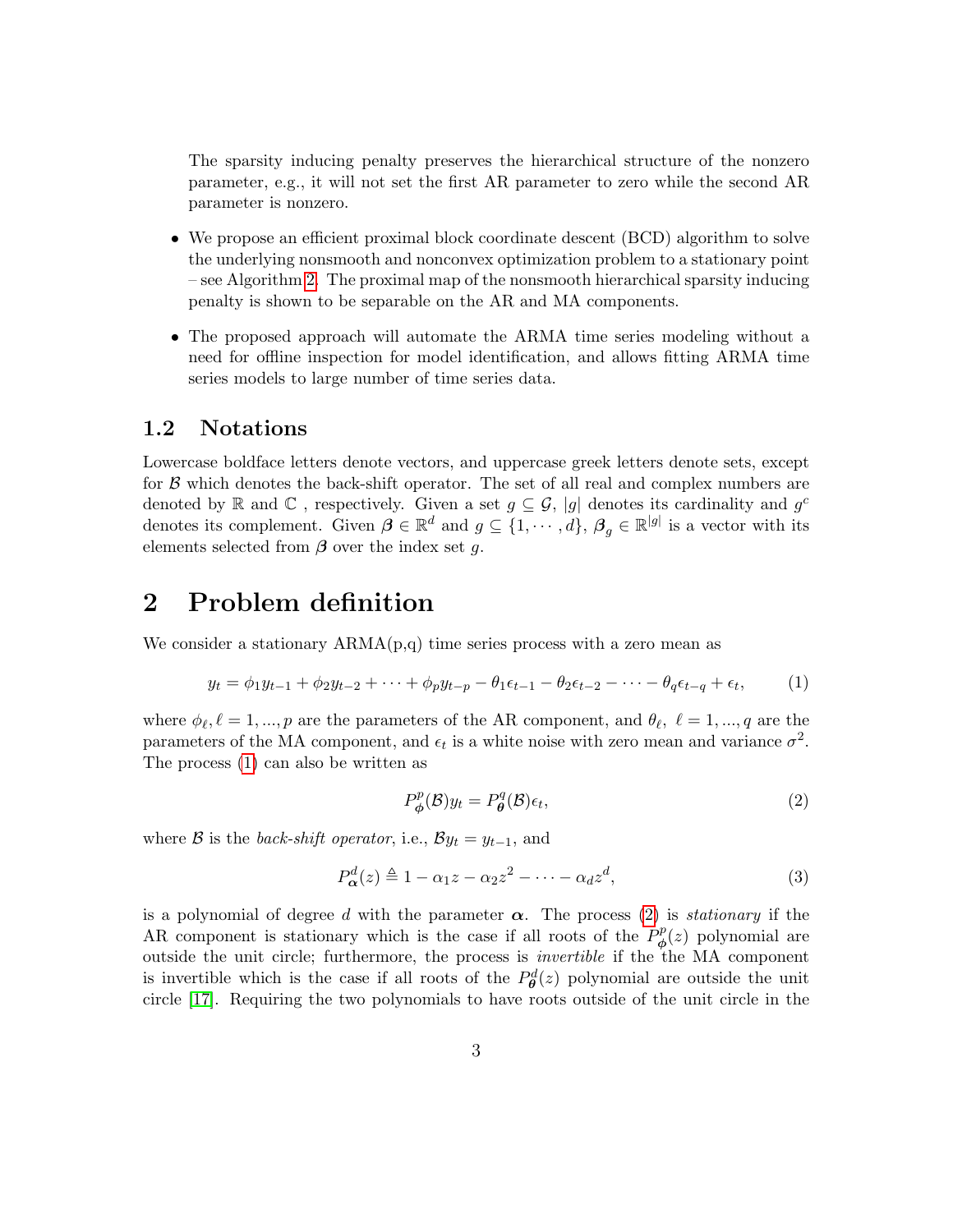B space translates to some constraints on  $\boldsymbol{\phi} = [\phi_1, \cdots, \phi_p]^\top$  and  $\boldsymbol{\theta} = [\theta_1, \cdots, \theta_q]^\top$ , i.e.  $\phi \in \mathcal{X}_{\phi}^p \subseteq \mathbb{R}^p$  and  $\theta \in \mathcal{X}_{\theta}^q \subseteq \mathbb{R}^q$ , where  $\mathcal{X}_{\alpha}^d$  is defined as

<span id="page-3-2"></span>
$$
\mathcal{X}_{\alpha}^{d} \triangleq \{ \alpha \in \mathbb{R}^{d} : \ \forall z \in \mathbb{C}, \ P_{\alpha}^{d}(z) = 0 \Rightarrow |z| > 1 \}. \tag{4}
$$

We should note that there is also another (maybe more common) representation for  $\mathcal{X}_{\alpha}^{d}$ based on the monic polynomial

<span id="page-3-3"></span>
$$
\bar{P}_{\alpha}^{d}(z) \triangleq z^{d} + \alpha_1 z^{d-1} + \dots + \alpha_{d-1} z + \alpha_d, \tag{5}
$$

of degree d, where it can be shown that

$$
\mathcal{X}_{\alpha}^{d} = \{ \alpha \in \mathbb{R}^{d} : \ \forall z \in \mathbb{C}, \ \bar{P}_{\alpha}^{d}(z) = 0 \Rightarrow |z| < 1 \}. \tag{6}
$$

Note that the new representation requires roots of the polynomial to be *inside* the unit circle. For an arbitrary d, geometrical complexity of  $\mathcal{X}_{\alpha}^{d}$  makes projection onto this set very difficult [\[16\]](#page-14-5). Indeed, [16] discussed that  $\mathcal{X}_{\alpha}^{d}$  is open, bounded, and not necessarily convex – see also [\[28,](#page-15-2) [9\]](#page-14-6). To deal with the openness of  $\mathcal{X}_{\alpha}^{d}$ , it is common to approximate it with a closed set from inside – see [\(12\)](#page-8-1). However, projection onto this set or its approximation may not be unique due to their potential nonconvexities. A method for projection onto the  $\mathcal{X}_{\alpha}^{d}$  set was developed in [\[28\]](#page-15-2). While their scheme is easy to implement, the convergence of this iterative method is slower than steepest descent – see also [\[16\]](#page-14-5). To conclude, imposing stationarity and invertibility of the model is performed by projecting  $\phi$  and  $\theta$  onto (inner approximate of)  $\mathcal{X}_{\phi}^{p}$  $\mathcal{X}_{\boldsymbol{\phi}}^{p}$  and  $\mathcal{X}_{\boldsymbol{\theta}}^{q}$  $\theta^q$ , respectively, which my not be unique.

The above discussion is for an ARMA model that is already identifies, i.e.,  $p$  and  $q$  are known. For a model that is not identified, we also need

<span id="page-3-1"></span>
$$
\text{if } \phi_{\ell} = 0 \text{ then } \phi_{\ell'} = 0, \ \forall \ell < \ell', \iff \text{if } \phi_{\ell'} \neq 0 \text{ then } \phi_{\ell} \neq 0, \ \forall \ell < \ell', \quad \text{if } \theta_{\ell} = 0 \text{ then } \theta_{\ell'} = 0, \ \forall \ell < \ell', \iff \text{if } \theta_{\ell'} \neq 0 \text{ then } \theta_{\ell} \neq 0, \ \forall \ell < \ell', \quad \text{(7)}
$$

i.e., the sparsity of  $\phi$  and  $\theta$  follow hierarchical structures.

Before discussing how these sparsity structures are enforced, we will briefly discuss the loss function for fitting ARMA models. Provided an identified model, i.e.,  $p$  and  $q$  are known, fitting ARMA models are generally performed by finding the conditional maximum likelihood or conditional least-square estimates, which are close to each other assuming that  $\epsilon_t$  in [\(1\)](#page-2-0) follow a Normal distribution and the size of the time series T is reasonably large. The conditional least-square estimate (for an identified model) requires solving

<span id="page-3-0"></span>
$$
\min_{\boldsymbol{\phi}, \boldsymbol{\theta}} \quad \mathcal{L}(\boldsymbol{\phi}, \boldsymbol{\theta}) = (1/2) \sum_{t = \max\{p, q\}}^{T} \epsilon_t^2 = (1/2) \sum_{t = \max\{p, q\}}^{T} (y_t - \hat{y}_{t|t-1}(\boldsymbol{\phi}, \boldsymbol{\theta}))^2 \n\text{s.t.} \quad \boldsymbol{\phi} \in \mathcal{X}_{\boldsymbol{\phi}}^p, \quad \boldsymbol{\theta} \in \mathcal{X}_{\boldsymbol{\theta}}^q,
$$
\n(8)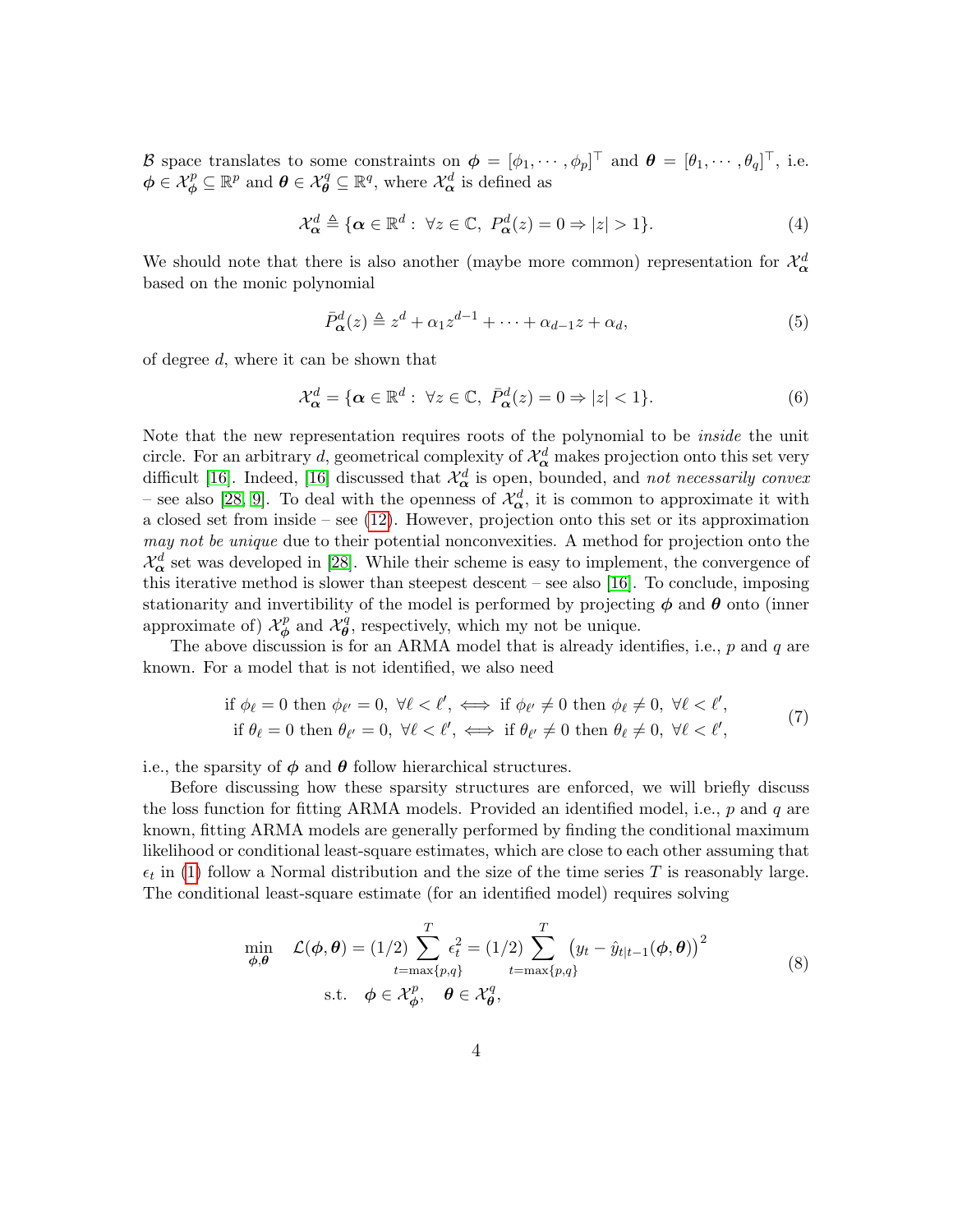where  $\hat{y}_{t|t-1}(\phi, \theta)$  is the model prediction for  $y_t$  using the data  $\{y_t\}_{t=1}^{t-1}$ , and is called conditional since it depends on the p initial values for  $y_t$  and q initial values for  $\epsilon_t$ . Note that in the absence of MA terms (i.e.,  $q = 0$ ), the objective function of [\(8\)](#page-3-0) is convex in the parameters of the AR model  $\phi$ . However, if  $q > 0$  then the objective function of [\(8\)](#page-3-0) is nonconvex, and optimization routines are not guaranteed to converge to the global optimum [\[20,](#page-15-3) [10,](#page-14-3) [4,](#page-13-1) [18\]](#page-14-7). To sum up, in its most general case, problem [\(8\)](#page-3-0) involves nonconvex minimization over a nonconvex set and, hence, it is difficult to solve.

This paper is concerned with an optimization problem solution of which preserves the hierarchical sparsity structure discussed above. In the next section, we propose a method that allows learning  $p$  and  $q$  within the parameter estimation step.

### 3 Proposed method

Before discussing the proposed method, we should briefly discuss the notion of *hierarchical* sparsity. Let  $D = (\mathcal{S}, \mathcal{E})$  be a Directed Acyclic Graph (DAG) where  $\mathcal{S} = \{s_1, \dots, s_n\}$  is the set of graph nodes and  $\mathcal E$  be the set of ordered pair of nodes denoting edges where each pair denotes an edge from the node in the first element to the node in the second element. Each  $s_i$  is an index set of the parameters of the model such that  $s_i \cap s_j = \emptyset$ ,  $\forall (i, j)$ and  $\bigcup_{i=1}^{n} s_i = \{1, \dots, d\}$  where d is the number of parameters. DAG shows the sparsity structures of interest in the parent/child relationship. Assuming one variable per node, the variable in a child node can only be nonzero if the variable in the parent node is nonzero. For instance, given a parameter  $\beta \in \mathbb{R}^3$ , the left plot in Figure [1](#page-4-0) requires  $\beta_1 \neq 0$  if  $\beta_2 \neq 0$ and  $\beta_2 \neq 0$  if  $\beta_3 \neq 0$ . For a DAG that contains more than one variable per node (e.g. the

<span id="page-4-0"></span>

Figure 1: Path graphs showing hierarchical sparsities: (Left) A graph with a variable per node for  $\beta \in \mathbb{R}^3$ . (Right) A graph with multiple variables per node for  $\beta \in \mathbb{R}^5$ .

right plot in Figure [1\)](#page-4-0), two different hierarchies can be considered: 1. Strong hierarchy: the parameters in the child node can only be nonzero if all of the parameters in its parent  $node(s)$  are nonzero. 2. Weak hierarchy: the parameters in the child node can be nonzero if at least one of the parameters in its parent node(s) is nonzero [\[7\]](#page-14-8). For more information about hierarchical sparsity structures refer to [\[36,](#page-16-2) [23,](#page-15-4) [24,](#page-15-5) [2,](#page-13-2) [33\]](#page-16-3).

#### <span id="page-4-1"></span>3.1 Hierarchical sparsity for ARMA models

In this work, we want to include the model identification of ARMA models into the parameter estimation step. We assume the knowledge about some upper bounds on the true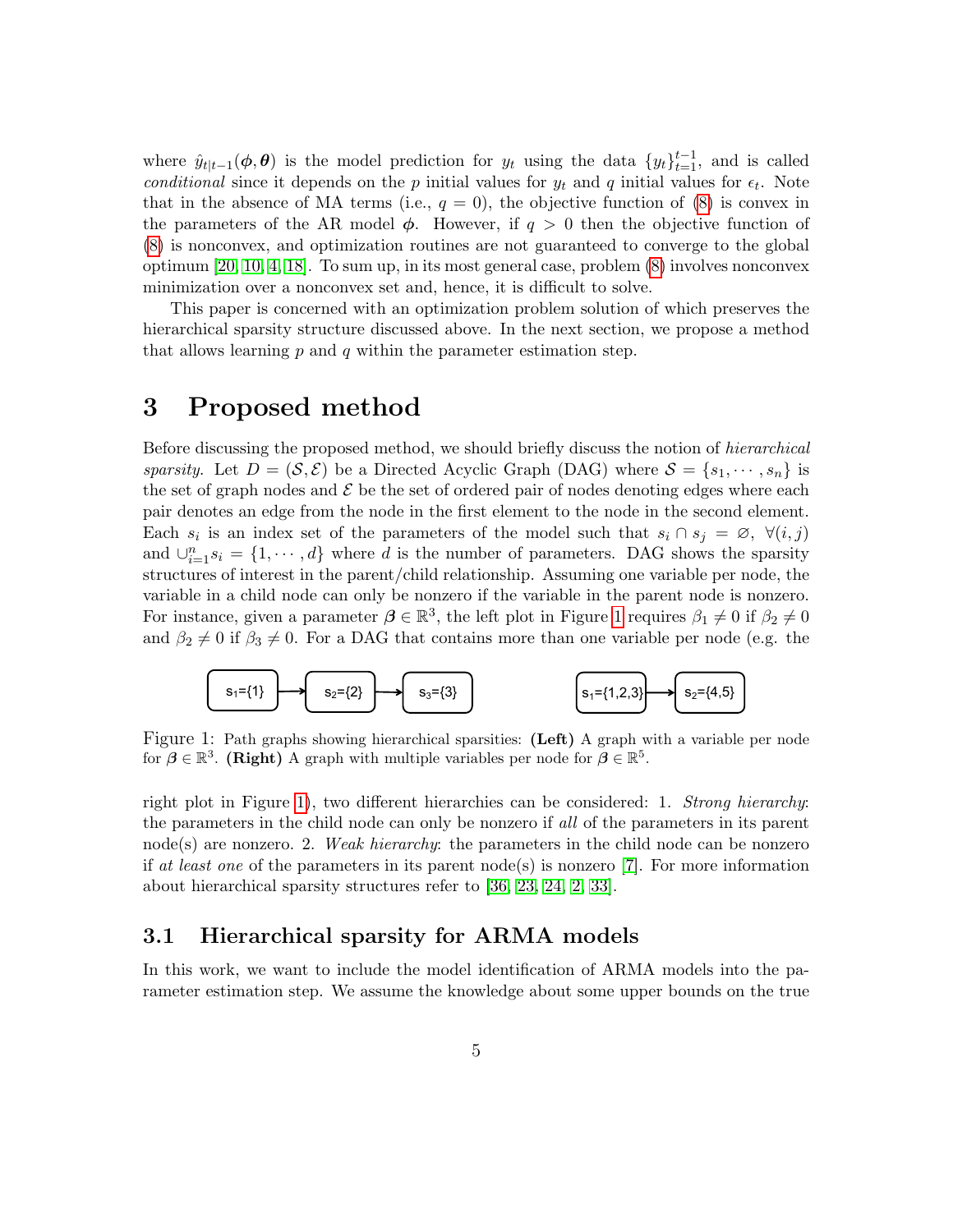<span id="page-5-0"></span> $p^*$  and  $q^*$ , i.e.,  $\bar{p} \geq p^*$  and  $\bar{q} \geq q^*$ , respectively. Considering ARMA $(\bar{p}, \bar{q})$ , the estimated parameters should satisfy the condition [\(7\)](#page-3-1). To do so, we define two path graphs as shown in Figure [2.](#page-5-0) Since this DAG consists of two path graphs and there is only one variable in each node, weak and strong hierarchies are equivalent. Enforcing the sparsity struc-



Figure 2: DAG for the ARMA $(\bar{p}, \bar{q})$  process. The red dotted rectangles illustrate the ascending grouping scheme for the LOG penalty.

ture shown in Figure [2](#page-5-0) exactly requires introducing binary variables into the optimization problem [\(8\)](#page-3-0) and solving a Mixed Integer Program (MIP). For instance, to model the parent/child hierarchy between  $\phi_1$  and  $\phi_2$ , one need to introduce a binary variable  $z \in \{0,1\}$ and two constraints as  $z \in |\phi_1|$  and  $|\phi_2| \leq z \mu$  for some reasonably small and large parameters  $\epsilon$  and  $\mu$ , respectively. Provided that the underlying optimization problem is already very difficult to solve, introducing  $\bar{p}+\bar{q}-2$  binary variable makes the problem even more challenging. Hence, despite the significant recent advances in MIP algorithms (see e.g., [\[26,](#page-15-6) [6,](#page-13-3) [27,](#page-15-7) [5\]](#page-13-4)), we use a nonsmooth but convex regularizer that induces hierarchical sparsity structures of interest.

#### 3.2 Latent Overlapping Group (LOG) Lasso

The hierarchical sparsity structure shown in Figures [2](#page-5-0) is induced by regularizing the ob-jective function in [\(8\)](#page-3-0) by the LOG penalty – see [\[22\]](#page-15-8). Let  $\boldsymbol{\beta} \triangleq [\boldsymbol{\phi}, \boldsymbol{\theta}] \in \mathbb{R}^{(\bar{p}+\bar{q})}$  denote all of the parameters of the ARMA model. The LOG penalty function is defined as

<span id="page-5-1"></span>
$$
\Omega_{\text{LOG}}(\boldsymbol{\beta}) = \inf_{\boldsymbol{\nu}^{(g)}, g \in \mathcal{G}} \left\{ \sum_{g \in \mathcal{G}} w_g ||\boldsymbol{\nu}^{(g)}||_2 \text{ s.t. } \sum_{g \in \mathcal{G}} \boldsymbol{\nu}^{(g)} = \boldsymbol{\beta}, \ \boldsymbol{\nu}_{g^c}^{(g)} = 0 \right\} \tag{9}
$$

where  $\mathcal{G} \subseteq \{1, \cdots, (\bar{p}+\bar{q})\}$  is the set of groups (of the nodes of the DAG which is discussed next),  $g \in \mathcal{G}$  is itself a set,  $\mathcal{V}^{(g)} \in \mathbb{R}^{(\bar{p}+\bar{q})}$  is a latent vector indexed by g, and  $w_g$  is the weight for group g. The groups should follow an *ascending* structure, i.e., for each node there is a group that contains that node and all of its ascendants. For the DAG in Figure [2,](#page-5-0)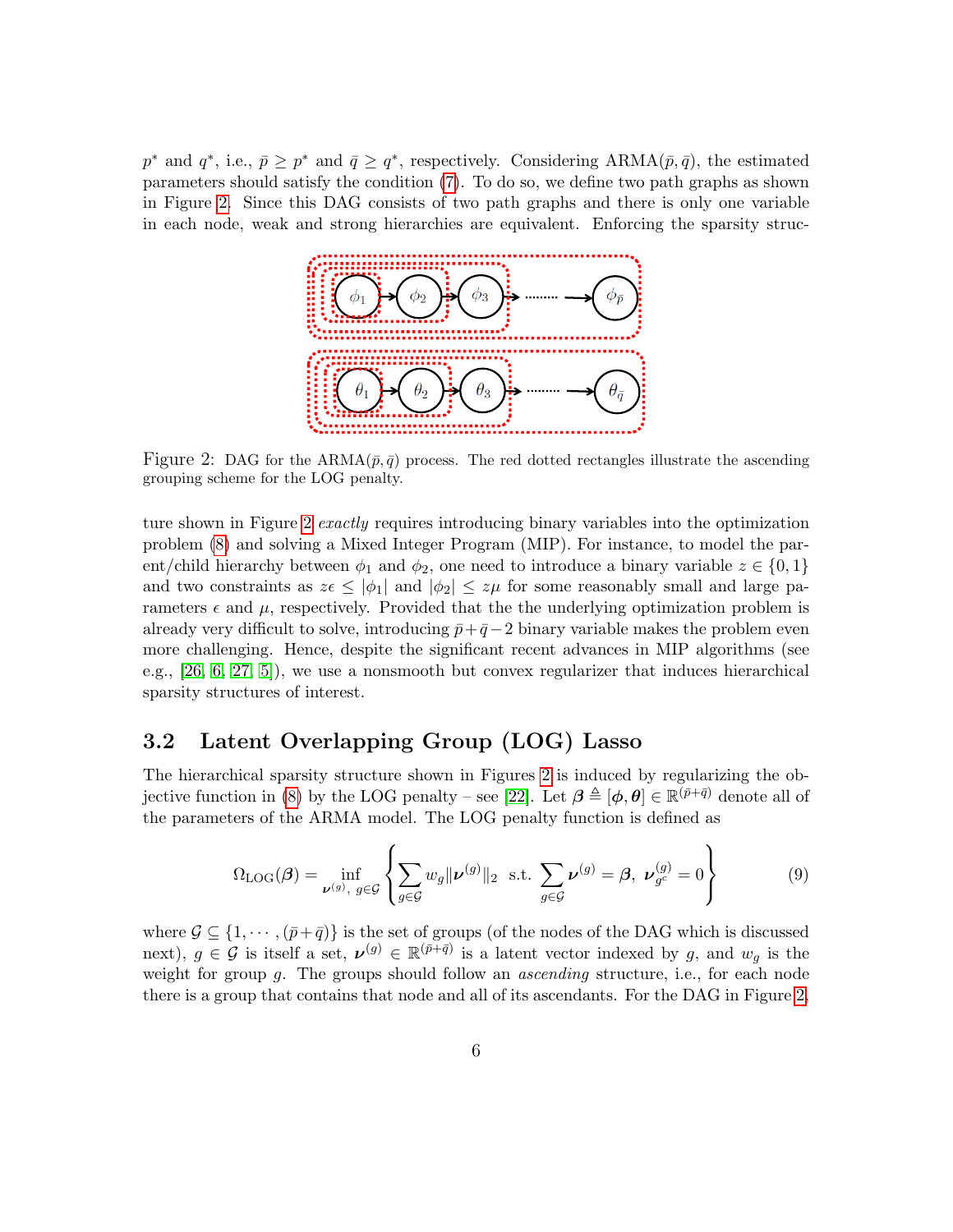the groups are

$$
\mathcal{G} = \{ \{1\}, \{1, 2\}, \cdots, \{1, \cdots, \bar{p}\}, \{\bar{p}+1\}, \{\bar{p}+1, \bar{p}+2\}, \cdots, \{\bar{p}+1, \cdots, \bar{p}+\bar{d}\} \},
$$

where given the definition of  $\beta$ , we assumed the indices of the AR parameter  $\phi$  first, and those of the MA parameter  $\theta$  next. These groups are shown with the red dotted rectangles in Figure [2.](#page-5-0) Given that  $\ell_2$ -norm induces block sparsity, the LOG penalty tries to find block sparse combinations of the latent variables the sum of which is equal to  $\beta$  [\[22,](#page-15-8) [33\]](#page-16-3). For instance, for an ARMA model with  $\bar{p} = 2$  and  $\bar{q} = 2$ ,  $\mathcal{G} = \{\{1\}, \{1, 2\}, \{3\}, \{3, 4\}\}\,$  the objective of the infimum is  $|\nu_1^{\{1\}}\rangle$  $\{1\}\atop{1}|\|\bm{\nu}_1^{\{1,2\}}$  $\{_{1}^{1,2\}},\boldsymbol{\nu}_{2}^{\{1,2\}}$  $\big\{\begin{array}{c} \{1,2\} \ 2 \end{array} \big\} \big\| + |{\boldsymbol \nu}_{3}^{\{3\}}|$  $\genfrac{\{}{\}}{0pt}{}{\{3\}}{3}|\!+\!\|\![\boldsymbol{\nu}_3^{\{3,4\}}]$  $\{^{3,4\}}_3$  ,  $\nu_4^{\{3,4\}}$  $\binom{3,4}{4}$ || (where for simplicity  $w_q = 1$ ,  $\forall g \in \mathcal{G}$  and the constraints are

$$
\begin{bmatrix} \nu_1^{\{1\}} \\ 0 \\ 0 \\ 0 \end{bmatrix} + \begin{bmatrix} \nu_1^{\{1,2\}} \\ \nu_2^{\{1,2\}} \\ 0 \\ 0 \end{bmatrix} + \begin{bmatrix} 0 \\ 0 \\ \nu_3^{\{3\}} \\ 0 \end{bmatrix} + \begin{bmatrix} 0 \\ 0 \\ \nu_3^{\{3,4\}} \\ \nu_4^{\{3,4\}} \end{bmatrix} = \begin{bmatrix} \phi_1 \\ \phi_2 \\ \theta_1 \\ \theta_2 \end{bmatrix}.
$$

### 3.3 The proposed Hierarchically Sparse learning problem

The proposed Hierarchically Sparse (HS) learning problem is

<span id="page-6-0"></span>
$$
\min_{\phi,\theta} \mathcal{L}(\phi,\theta) + \lambda \Omega_{\text{LOG}}(\phi,\theta)
$$
\n
$$
\text{s.t.} \quad \phi \in \mathcal{X}_{\phi}^p, \quad \theta \in \mathcal{X}_{\theta}^q, \tag{HS-ARMA}
$$

where  $\lambda > 0$  is a tuning parameter,  $\mathcal{X}_{\phi}^{p}$  $\mathcal{X}_{\phi}^{p}$  and  $\mathcal{X}_{\theta}^{q}$  $\theta_{\theta}^{q}$  are defined based on [\(4\)](#page-3-2), and  $\Omega_{\text{LOG}}(\cdot)$ is defined in [\(9\)](#page-5-1).  $\lambda$  controls the tradeoff between the loss and penalty functions and, hence, allows model identification and parameter estimation simultaneously. Obviously increasing  $\lambda$  result in sparser models where these nested models satisfy the hierarchical sparsity structure shown in Figure [2.](#page-5-0) As discussed in Section [3.1,](#page-4-1)  $\bar{p}$  and  $\bar{q}$  are some upper bounds on the true  $p^*$  and  $q^*$  known a priori.

Given the convex nonsmooth function  $\Omega_{LOG}(\cdot)$ , we propose to solve [\(HS-ARMA\)](#page-6-0) using a proximal method [\[29,](#page-15-9) [3,](#page-13-5) [30\]](#page-15-10). Similar to gradient methods which requires iterative evaluation of the gradient, proximal methods require iterative evaluation of the proximal operator. Proximal operator of the  $\Omega_{LOG}(\mathbf{b})$  at  $\mathbf{b} \in \mathbb{R}^{(\bar{p}+\bar{q})}$  is defined as

$$
\mathbf{prox}_{\lambda \Omega_{\text{LOG}}}(\mathbf{b}) \triangleq \underset{\boldsymbol{\beta} \in \mathbb{R}^{(\bar{p}+\bar{q})}}{\operatorname{argmin}} \left\{ \lambda \Omega_{\text{LOG}}(\boldsymbol{\beta}) + \frac{1}{2} ||\boldsymbol{\beta} - \mathbf{b}||_2^2 \right\}.
$$
 (10)

In [\[34\]](#page-16-4), authors developed a two-block alternating direction method of multiplier (ADMM) with a sharing scheme  $[11]$  to solve  $(10)$  – see Algorithm [1.](#page-7-0) The proposed algorithm can be parallelized over all groups in  $\mathcal G$  in the update of the first-block; furthermore, it converges  $linearly - see$  [\[34\]](#page-16-4) for more details.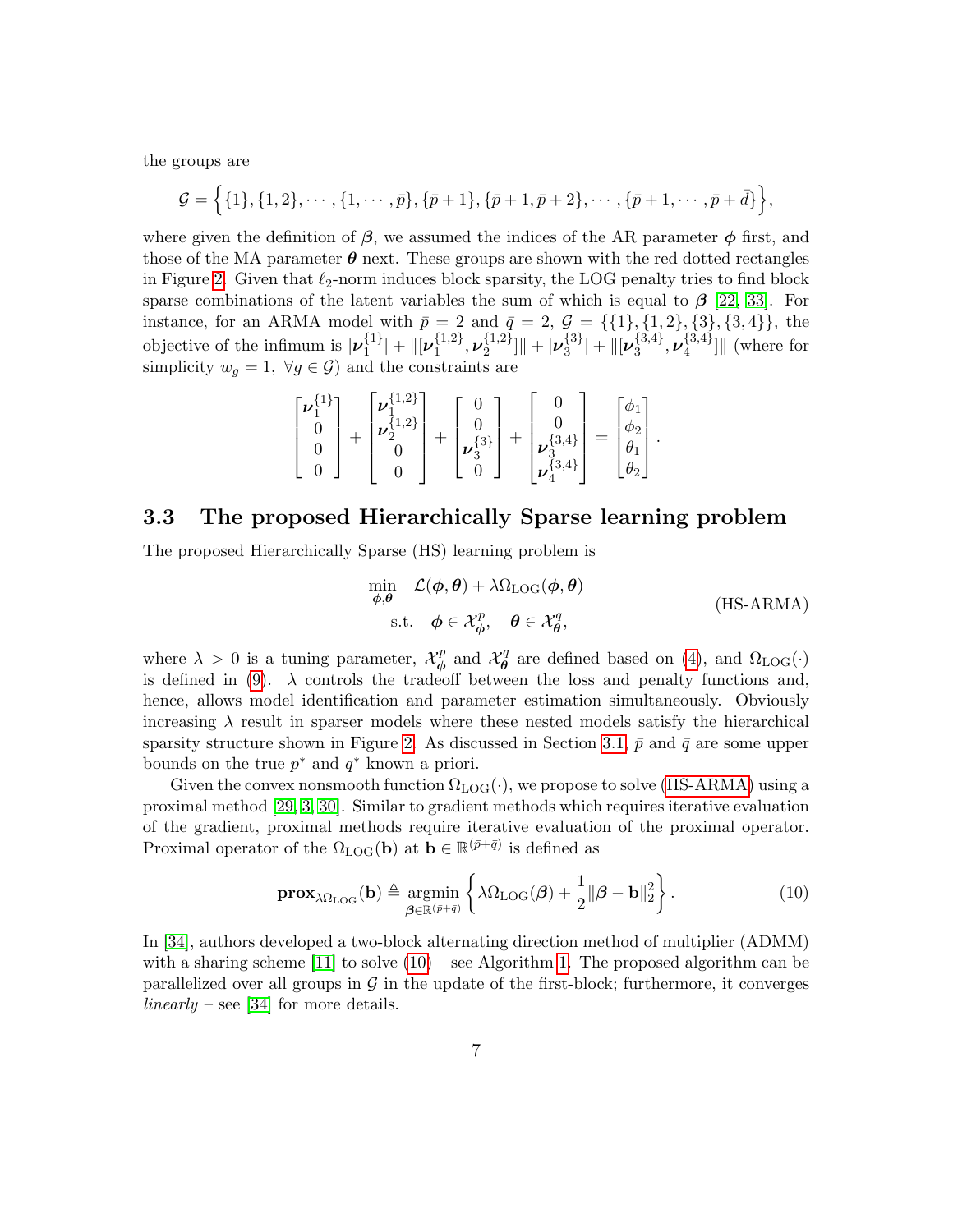<span id="page-7-0"></span>**Algorithm 1** Evaluating  $prox_{\lambda \Omega_{\text{LOG}}}(b)$ 

Require:  $\mathbf{b}, \lambda, \alpha, w_q \ \forall g \in \mathcal{G}$ 1:  $k = 0, U_{g}^{0} = \mathbf{0}, X_{g}^{2,0} = \mathbf{0} \ \forall g \in \mathcal{G}$ 2: while stopping criterion not met do 3:  $k \leftarrow k+1$  $4\colon\quad X^{1,k+1}_{gg}\leftarrow {\mathbf{prox}}_{\lambda w_{g}\|\cdot\|_2}(X^{2,k}_{gg}-U^k_{gg}),\;\;\forall g\in\mathcal{G}$ 5:  $X_{a^c a}^{1,k+1}$  $g^{c}g^{g} \leftarrow \mathbf{0}, \;\; \forall g \in \mathcal{G}$ 6:  $\bar{\mathbf{x}}^{2,k+1} \leftarrow \frac{1}{|\mathcal{G}| + \rho} \Big( \mathbf{b} + \frac{\rho}{|\mathcal{G}|} \Big)$  $\frac{\rho}{|G|}\sum_{g\in\mathcal{G}}(X_{\cdot g}^{1,k+1}+U_{\cdot g}^k)\right)$ 7:  $X_{.g}^{2,k+1} \leftarrow \bar{\mathbf{x}}^{2,k+1} + X_{.g}^{1,k+1} + U_{.g}^k - (1/|\mathcal{G}|) \sum_{g \in \mathcal{G}} (X_{.g}^{1,k+1} + U_{.g}^k), \ \forall g \in \mathcal{G}$ 8:  $U_g^{k+1} = U_g^k + (\alpha/\rho)(\frac{1}{|G|})$  $\frac{1}{|G|}\sum_{g\in\mathcal{G}}(X^{1,k+1}_{.g}+U^{k}_{.g})-\bar{\mathbf{x}}^{2}),\;\forall g\in\mathcal{G}.$ 9: end while 10:  $\boldsymbol{\beta} = \sum_{g \in \mathcal{G}} X_{.g}^{1,k+1}$ Output: β

<span id="page-7-1"></span>Let  $\Omega_{\text{LOG}}^{\text{AR}}$  and  $\Omega_{\text{LOG}}^{\text{MA}}$  be the LOG penalties for the pure AR, i.e, ARMA( $\bar{p}$ , 0), and pure MA, i.e,  $ARMA(0, \bar{q})$ , models, respectively. In Lemma [3.1](#page-7-1) below, we show that the proximal operator of  $\Omega_{\text{LOG}}$  is separable over  $\phi$  and  $\theta$ .

Lemma 3.1 The proximal operator of the LOG penalty defined over the ARMA DAG is  $\text{separable}, \text{ } i.e., \text{ } \textbf{prox}_{\Omega_{LOG}}(\textbf{b}_1, \textbf{b}_2) = (\textbf{prox}_{\Omega_{LOG}^{AR}}(\textbf{b}_1), \textbf{prox}_{\Omega_{LOG}^{MA}}(\textbf{b}_2)).$ 

**Proof 3.1** With a slight abuse of notation, let  $\mathcal{G}^{AR}$  be the set of groups for  $\Omega^{AR}_{LOG}$  such that  $\sum_{g\in\mathcal{G}^{AR}} \nu^{(g)} = \phi$  (the top path graph in Figure [2\)](#page-5-0). Similarly, let  $\mathcal{G}^{MA}$  be the set of groups for  $\Omega_{LOG}^{MA}$  such that  $\sum_{g\in\mathcal{G}^{MA}}\omega^{(g)}=\theta$ . Given that the objective of the infimum in the definition of  $\Omega_{LOG}$  for the ARMA DAG is separable in  $\mathcal{G}^{AR}$  and  $\mathcal{G}^{MA}$ , we have  $\Omega_{LOG}(\boldsymbol\phi, \boldsymbol\theta)\ =\ \Omega^{AR}_{LOG}(\boldsymbol\phi)\ +\ \Omega^{MA}_{LOG}(\boldsymbol\theta).$  Hence, the result follows from the separable sum property of the proximal operator.

Indeed, in Algorithm [2,](#page-8-0) the proximal operator of LOG is not evaluated in one step while the algorithm evaluates  $\mathbf{prox}_{\lambda \Omega_{\text{LOG}}^{\text{AR}}}$  and  $\mathbf{prox}_{\lambda \Omega_{\text{LOG}}^{\text{MA}}}$  sequentially in a Gauss-Seidel manner.

The algorithm to solve problem [\(HS-ARMA\)](#page-6-0) is a two-block proximal block coordinate descent (BCD) with projection, shown in Algorithm [2.](#page-8-0) From [\(1\)](#page-2-0), since  $\epsilon_t = y_t - \phi^\top \mathbf{y}_{t-p}^{t-1}$  $\boldsymbol{\theta}^{\top} \boldsymbol{\epsilon}_{t-q}^{t-1}$  where  $\mathbf{y}_{t-p}^{t-1} = [y_{t-1}, \cdots, y_{t-p}]$  and  $\boldsymbol{\epsilon}_{t-q}^{t-1} = [\epsilon_{t-1}, \cdots, \epsilon_{t-q}]$ , we have

$$
\nabla_{\phi} \mathcal{L}(\phi, \theta) = -\sum_{t = \max\{\bar{p}, \bar{q}\}}^{T} (y_t - \phi^{\top} \mathbf{y}_{t-p}^{t-1} - \theta^{\top} \boldsymbol{\epsilon}_{t-q}^{t-1}) \mathbf{y}_{t-p}^{t-1},
$$
(11a)

$$
\nabla_{\theta} \mathcal{L}(\phi, \theta) = -\sum_{t = \max\{\bar{p}, \bar{q}\}}^{T} (y_t - \phi^{\top} \mathbf{y}_{t-p}^{t-1} - \theta^{\top} \boldsymbol{\epsilon}_{t-q}^{t-1}) \boldsymbol{\epsilon}_{t-q}^{t-1}.
$$
 (11b)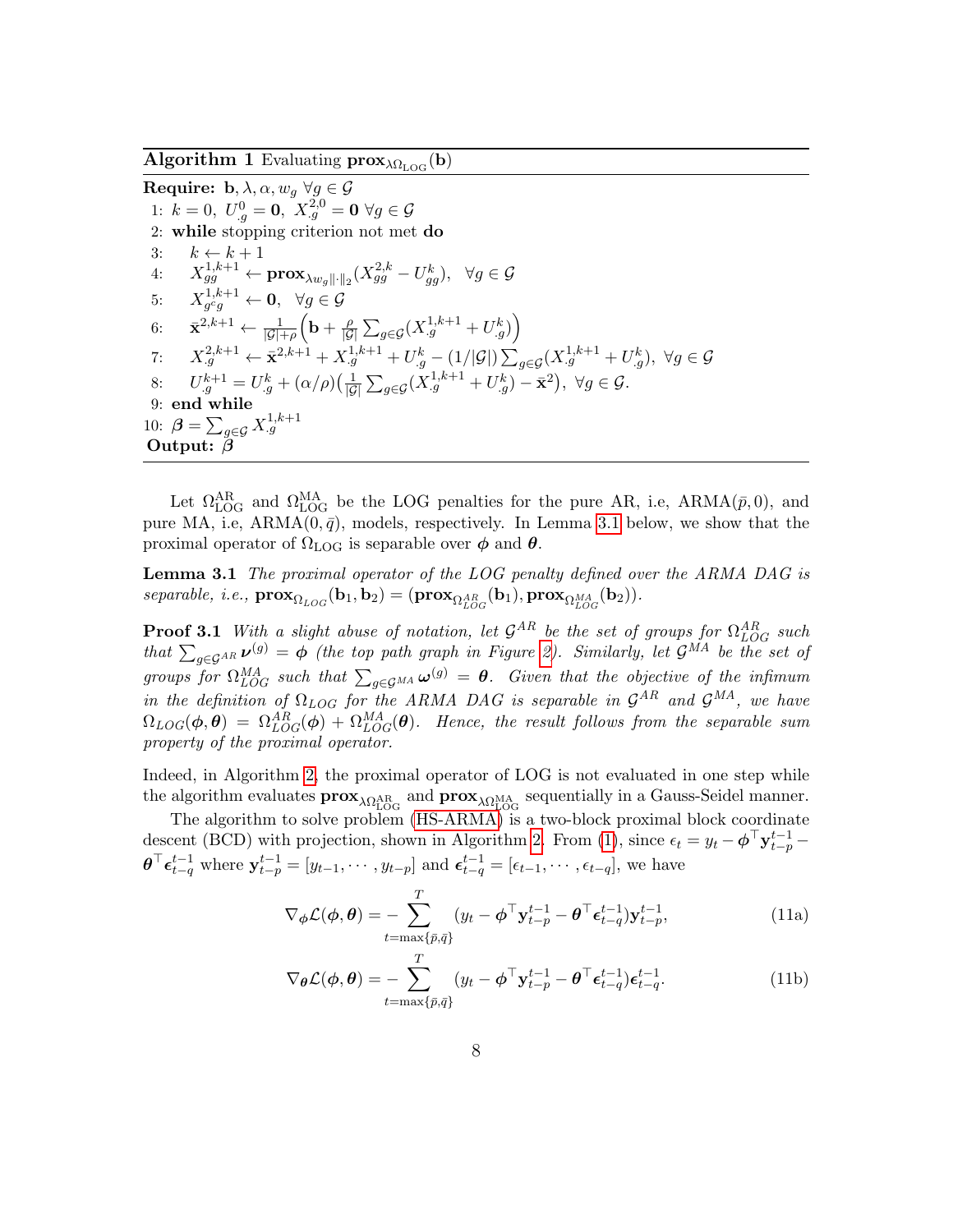<span id="page-8-0"></span>Algorithm 2 Proximal BCD to solve [\(HS-ARMA\)](#page-6-0)

 ${\bf Require:}\;\lambda,\bar p,\bar q,\bm\phi_0\in\mathcal X^{\bar p}_{\bm\phi},\bm\theta_0\in\mathcal X^{\bar q}_{\bm\theta}$ 1:  $k = 1$ 2: while stopping criterion not met do  $\mathrm{d} \mathbf{S}: \quad \ \boldsymbol{\phi}^{k+1/2} \leftarrow \mathbf{prox}_{\lambda \Omega_{\mathrm{LOG}}^{\mathrm{AR}}}(\boldsymbol{\phi}^k - \gamma_k \nabla_{\boldsymbol{\phi}} \mathcal{L}(\boldsymbol{\phi}^k, \boldsymbol{\theta}^k))$ )) (prox is calculated by Algorithm [1\)](#page-7-0) 4:  $p \leftarrow \text{card}(\{i : \boldsymbol{\phi}_i^{k+1/2}\})$  $\binom{k+1/2}{i} \neq 0$ 5:  $\phi^{k+1} \leftarrow \text{Proj}_{\tilde{\mathcal{X}}_{\phi}^p}(\phi^{k+1/2})$ φ  $6\hspace{-1mm}\cdot\hspace{-.4mm} \cdot \quad \boldsymbol{\theta}^{k+1/2} \leftarrow \mathbf{prox}_{\lambda\Omega_{\text{LOG}}^{\text{MA}}}(\boldsymbol{\theta}^k - \gamma_k \nabla_{\boldsymbol{\theta}} \mathcal{L}(\boldsymbol{\phi}^{k+1},\boldsymbol{\theta}^k))$ )) (prox is calculated by Algorithm [1\)](#page-7-0) 7:  $q \leftarrow \text{card}(\{i : \boldsymbol{\theta}_i^{k+1/2}\})$  $i^{k+1/2} \neq 0$ 8:  $\theta^{k+1} \leftarrow \text{Proj}_{\tilde{\mathcal{X}}_{\theta}^{q}}(\theta^{k+1/2})$ 9:  $k \leftarrow k + 1$ 10: end while Output:  $(\boldsymbol{\phi}_k, \boldsymbol{\theta}_k)$ 

The gradient updates are passed to proximal operators as arguments which is indeed proximal gradient steps [\[3,](#page-13-5) [30\]](#page-15-10). Note that the solution of the proximal operators are sparse vectors that conform to the hierarchical sparsity of Figure [2.](#page-5-0)

The solutions of the proximal gradient steps for the AR and MA components, i.e.,  $\phi^{k+1/2}$  and  $\theta^{k+1/2}$  are not necessarily stationary or invertible, respectively. The stationarity and invertibility of AR and MA are regained by projection on  $\mathcal{X}_{\phi}^{p}$  $\mathcal{X}_{\theta}^{p}$  and  $\mathcal{X}_{\theta}^{q}$  where p and q are the order of AR and MA components from the proximal steps. For projection, we use the second definition of  $\mathcal{X}_{\alpha}^d$  in [\(6\)](#page-3-3). Since  $\mathcal{X}_{\alpha}^d$  is an open set, following [\[16\]](#page-14-5), we find its approximation with a closed set from inside as

<span id="page-8-2"></span><span id="page-8-1"></span>
$$
\tilde{\mathcal{X}}_{\alpha}^{d}(\delta) \triangleq \{ \alpha \in \mathbb{R}^{d} : \ \forall z \in \mathbb{C}, \ \bar{P}_{\alpha}^{d}(z) = 0 \Rightarrow -1 + \delta \le z \le 1 - \delta \},\tag{12}
$$

where  $\delta > 0$  determines the approximation gap. Euclidean projection on  $\tilde{\mathcal{X}}_{\phi}^p(\delta)$  and  $\tilde{\mathcal{X}}_{\theta}^q(\delta)$ sets guarantee stationarity and invertibility of  $\phi^{t+1}$  and  $\theta^{t+1}$ , respectively. Note that these projections do not change sparsity of the parameters.

Finally, since  $\epsilon_t$  in the objective of [\(HS-ARMA\)](#page-6-0) is calculated based on  $ARMA(\bar{p}, \bar{q})$ while the iterates  $\phi^{t+1}$  and  $\theta^{t+1}$  are feasible with respect to  $\mathcal{X}_{\phi}^p$  $\mathcal{X}_{\phi}^{p}$  and  $\mathcal{X}_{\theta}^{q}$  $\theta^q$  respectively, we need to show  $(\phi^{k+1}, \theta^{k+1}) \in \mathcal{X}_{\phi}^{\bar{p}} \times \mathcal{X}_{\theta}^{\bar{q}}$ . This is established in Lemma [3.2](#page-8-2) below.

**Lemma 3.2** For any  $d \in \{1, 2, ...\}$ , we have  $\mathcal{X}_{\alpha}^{d} \subseteq \mathcal{X}_{\alpha}^{d+1}$ .

**Proof 3.2** Proof follows from the definition of  $\mathcal{X}_{\alpha}^{d}$  in [\(4\)](#page-3-2), and that if  $\alpha \in \mathcal{X}_{\alpha}^{d}$  then  $[\alpha, 0] \in$  $\mathcal{X}^{d+1}_{\boldsymbol{\alpha}}.$ 

Therefore,  $\{\mathcal{X}_{\alpha}^{d}\}_{d=1}^{\bar{d}}$  is a sequence of nested sets as  $\mathcal{X}_{\alpha}^{1} \subseteq \cdots \subseteq \mathcal{X}_{\alpha}^{\bar{d}}$ . However, the reverse is not true, i.e.,  $\alpha \in \mathcal{X}_{\alpha}^d$  is not sufficient for  $[\alpha_1, \cdots, \alpha_{d-1}] \in \mathcal{X}_{\alpha}^{d-1}$ , which can be shown by counter examples.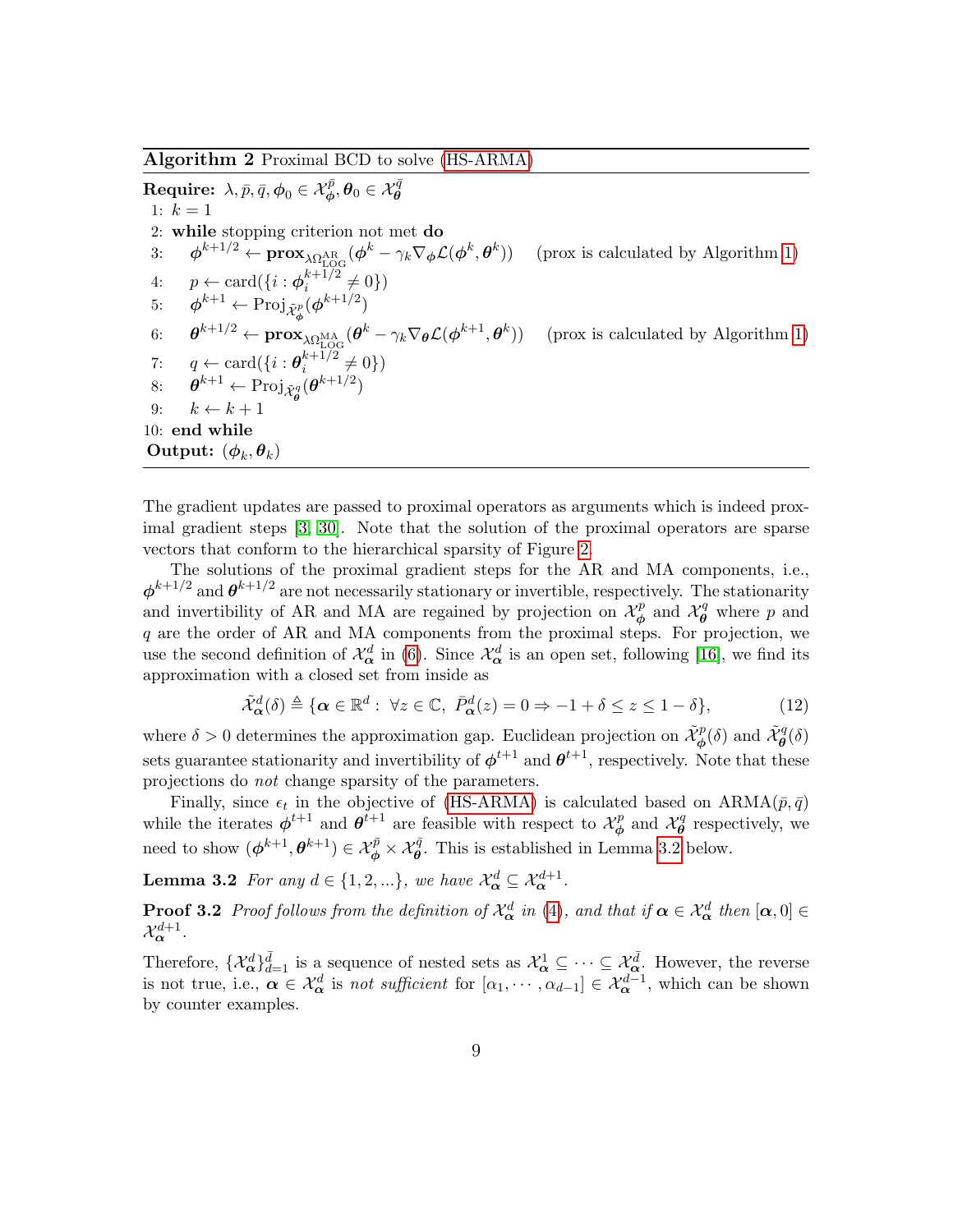#### <span id="page-9-1"></span>3.4 A note on the optimization problem [\(HS-ARMA\)](#page-6-0)

Problem [\(HS-ARMA\)](#page-6-0) requires nonconvex and nonsmooth optimization over a nonconvex set. To be specific, if  $q = 0$  the loss function is convex in  $\phi$ ; otherwise,  $\mathcal{L}(\phi, \theta)$  is nonconvex in both  $\phi$  and  $\theta$ . Indeed, when  $q > 0$  the objective function is a polynomial function of degree  $T - \max\{p, q\}$ . The  $\Omega_{LOG}(\phi, \theta)$  penalty is a nonsmooth but jointly convex function in its arguments. Finally,  $\mathcal{X}_{\phi}^{p}$  $\mathcal{X}_{\phi}^{p}$  and  $\mathcal{X}_{\theta}^{q}$  $\theta$  are open nonconvex sets and their approximations  $\tilde{\mathcal{X}}_{\phi}^p$  and  $\tilde{\mathcal{X}}_{\theta}^q$  (defined in [\(12\)](#page-8-1)) are closed but still nonconvex.

To Deal with nonconvexities of  $\tilde{\mathcal{X}}_{\phi}^p$  and  $\tilde{\mathcal{X}}_{\theta}^q$ , one may try to approximate them with some inscribed convex sets which requires generalizations of the *potato peeling problem* [\[19\]](#page-14-10) and the algorithm in [\[14\]](#page-14-11) to non-polygon geometries – see also [\[12\]](#page-14-12). Note that optimization over the convex hulls of these sets may result in nonstationary or noninvertible solutions.

Under some convex approximations of the sets  $\tilde{\mathcal{X}}_{\phi}^p$  and  $\tilde{\mathcal{X}}_{\theta}^q$ , the problem under investigation is a nonconvex nonsmooth optimization over a convex set. For such a setting, algorithms are settled with finding solutions that satisfy some necessary optimality conditions, e.g., stationary solutions which are those that lack a feasible descent direction. To the best of our knowledge, the only study that provides a method that converges to stationary points in this setting is [\[31\]](#page-15-11), which involves iterative minimization of a consistent majorizer of the objective function over the feasible set.

### 4 Numerical Studies

#### <span id="page-9-0"></span>4.1 Data generation process

To generate a stationary and an invertible  $ARMA(p^*, q^*)$  model, we first generate  $p^* + q^*$ numbers uniformly at random on  $[-1, -0.1] \cup [0.1, 1]$  for all parameters. The samples are then rejected if the stationary and invertibility conditions, based on [\(6\)](#page-3-3), are not satisfied. Given an accepted sampled parameter  $(\phi^{*,i}, \theta^{*,i})$ , a realization of the time series with length  $T = 4000$  is simulated with a zero mean and variance equal to one.

#### 4.2 Model identification and parameter estimation accuracy

To evaluate the estimation error of the proposed method, we simulate  $n = 20$  realizations of ARMA models with orders  $(p^*, q^*)$  such that  $p^* \leq \bar{p} = 10$  and  $q^* \leq \bar{q} = 10$  following our discussion in Section [4.1.](#page-9-0) The tuning parameter of the  $\Omega_{\text{LOG}}$  penalty is set as  $\lambda = \lambda_0 \sqrt{T}$ with  $\lambda_0 \in \{0.5, 1, 2, 3, 5, 10\}$  and  $w_g$  in its definition is set to  $|g|^{1/2}$ . The estimation error is calculated as  $\epsilon_{\lambda_0} = \|(\hat{\phi}_{\lambda_0}, \hat{\theta}_{\lambda_0}) - (\phi^*, \theta^*)\|_2$ , where  $(\phi^*, \theta^*)$  are the true and  $(\hat{\phi}, \hat{\theta})$  are the estimated parameters based on Algorithm [2.](#page-8-0) Table [1](#page-10-0) reports the mean and standard deviation of the estimation errors for different  $\lambda_0$  values.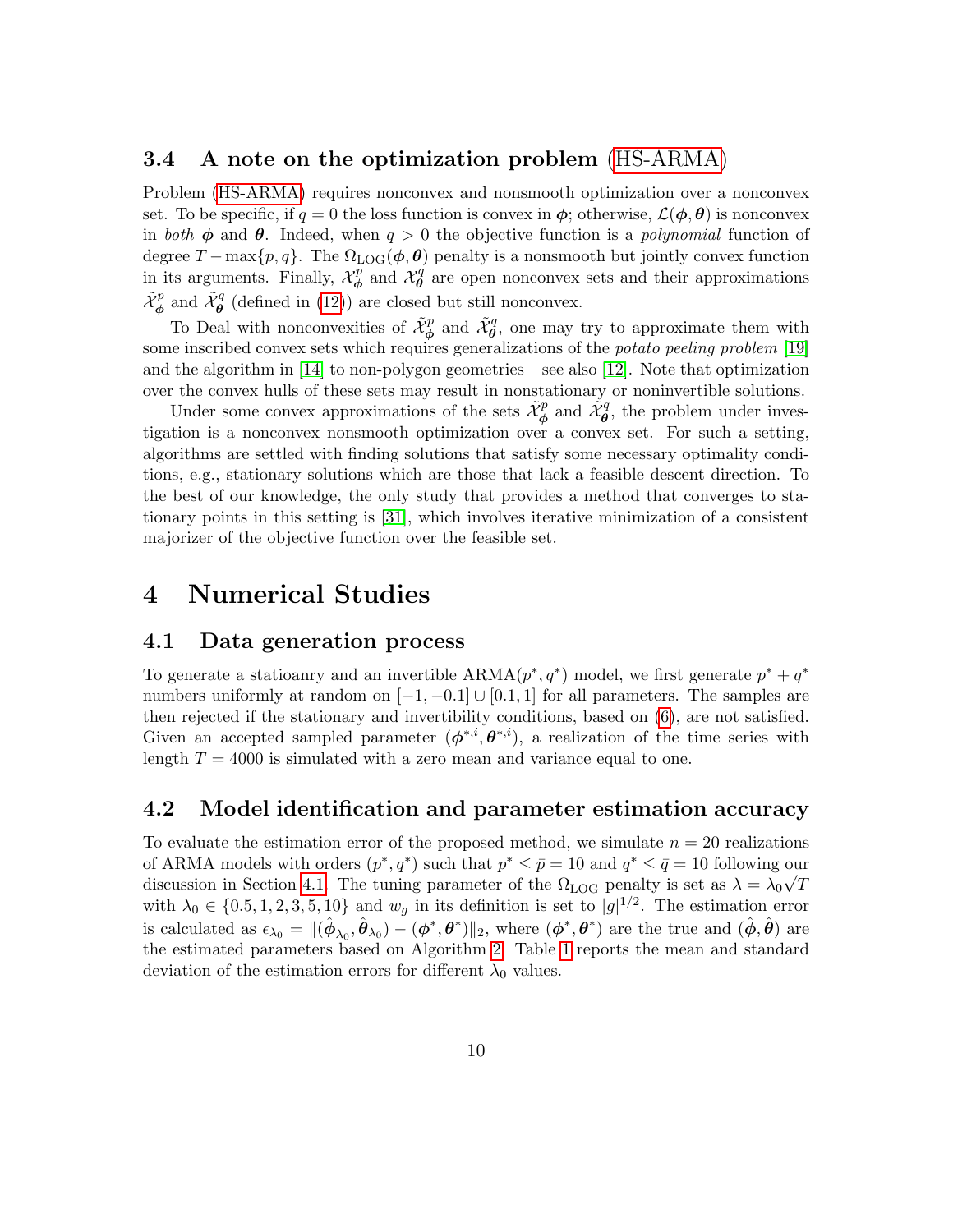<span id="page-10-0"></span>

|              | $\lambda_0$ |             |             |                             |                             |             |  |  |  |  |  |
|--------------|-------------|-------------|-------------|-----------------------------|-----------------------------|-------------|--|--|--|--|--|
| $(p^*, q^*)$ | 0.5         |             |             |                             | 5                           | 10          |  |  |  |  |  |
| (3,2)        | 0.62(0.350) | 0.38(0.392) | 0.54(0.451) |                             | $0.59(0.438)$ $0.63(0.394)$ | 0.77(0.338) |  |  |  |  |  |
| (3.3)        | 0.64(0.494) | 0.74(0.518) | 0.85(0.491) | 0.92(0.486)                 | 1.05(0.393)                 | 1.05(0.355) |  |  |  |  |  |
| (2.6)        | 0.79(0.326) | 0.58(0.324) | 0.46(0.339) | 0.64(0.368)                 | 0.92(0.390)                 | 1.04(0.435) |  |  |  |  |  |
| (6.6)        | 0.69(0.414) | 0.79(0.518) | 1.10(0.477) | 1.25(0.468)                 | 1.32(0.420)                 | 1.29(0.344) |  |  |  |  |  |
| (8.5)        | 0.87(0.307) | 0.99(0.426) | 1.22(0.492) | $1.41(0.586)$ $1.57(0.492)$ |                             | 1.48(0.502) |  |  |  |  |  |

Table 1: The mean (standard deviation) of HS-ARMA estimation errors. Boldface numbers are the minimum mean error for each model (row). Parameter estimates are obtained by the proximal BCD Algorithm [2.](#page-8-0)

To provide a better understanding of the quality of parameter estimates and how they conform to the induced sparsity structure in Figure [2,](#page-5-0) we conduct another study. First, we sampled one realization from 10 different ARMA(3,2) models. Then, with  $\bar{p} = \bar{q} = 5$  and  $\lambda_0 \in \{0.5, 1, 2, 3, 5, 10\}$ , the HS-ARMA parameter estimates  $(\hat{\phi}_2^i)$  $_{\lambda_{0}}^{i},\hat{\boldsymbol{\theta}}_{\lambda}^{i}$  $\lambda_0$ ) are calculated using Algorithm [2](#page-8-0) and reported along with the true parameters  $(\phi^{*,i}, \theta^{*,i})$  in Table [2,](#page-11-0) where i is the simulation index. Simple tuning of  $\lambda_0$  allows the method to correctly identify the true orders  $(p^*, q^*)$  and the estimated parameters conform to the underlying sparsity structure. Furthermore, the estimation errors are reasonably small. We also compared the estimation errors with pre-identified models where their parameters are estimated using a package – see Figure [3.](#page-12-0) The mean of the HS-ARMA estimation error lies between those of the correctly and incorrectly identified (by one order in the AR component) models. For some samples with  $\lambda_0$  around 2 or 3, the error of HS-ARMA is very close to the correctly identified ARMA model.

#### 4.3 Prediction performance

We also compare the prediction performance of the HS-ARMA with those of correctly and incorrectly identified models using 10 realizations of one ARMA(3,2) model. For each realization, the estimated parameters with  $\lambda_0 \in \{0.5, 1, 2, 3, 5\}$  are used to forecast the process for the next 20 time points. Note that  $\lambda_0 = 10$  is omitted because the fitted parameters were too sparse. Figure [4](#page-13-6) illustrates Root Mean Square Error (RMSE) for these methods.

For some  $\lambda_0$ , the RMSE of HS-ARMA is smaller than that of the correctly identified ARMA model. Furthermore, all HS-ARMA predictions for different  $\lambda_0$  values have significantly lower RMSE compared to the incorrectly identified model.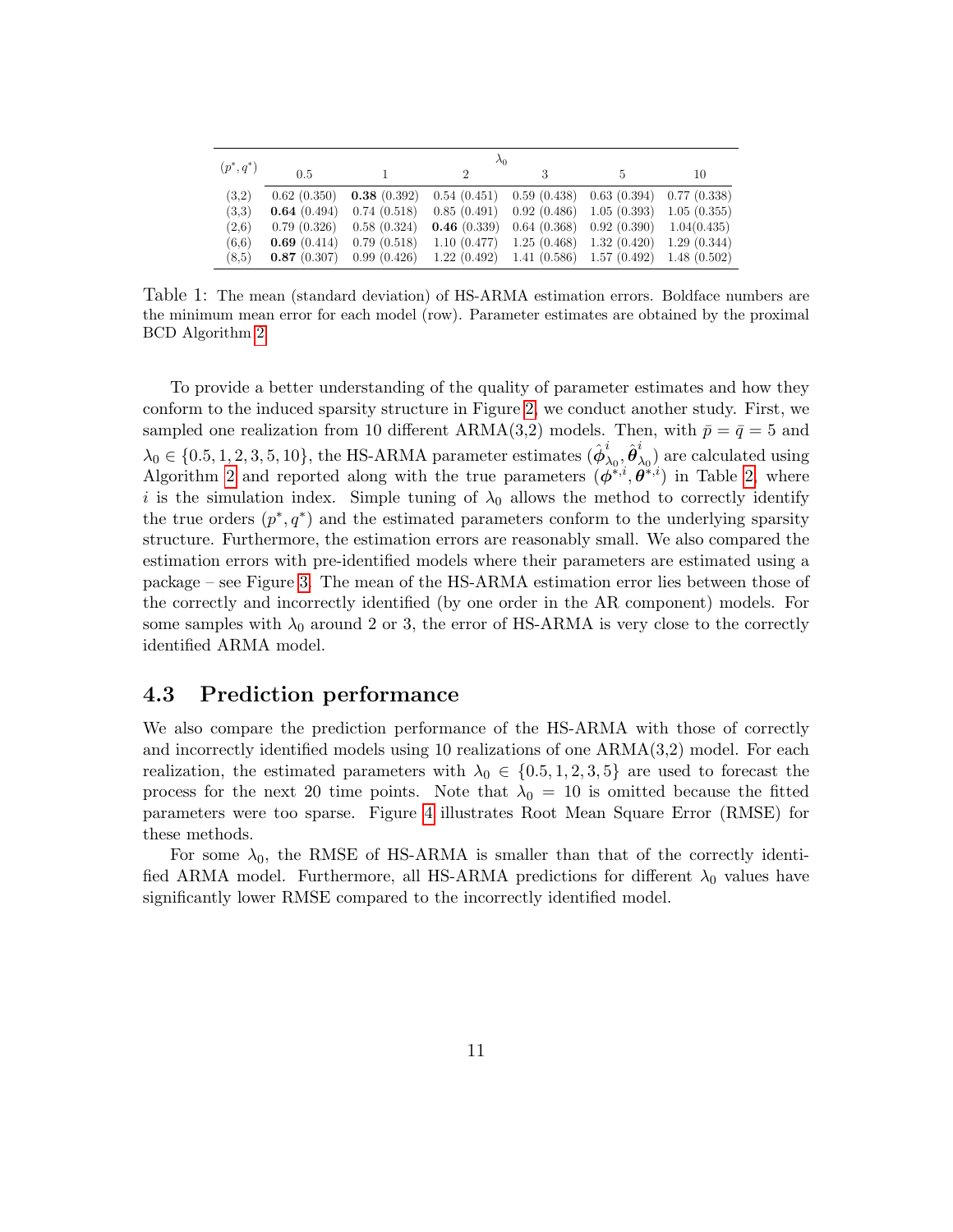<span id="page-11-0"></span>

|                          | $\lambda_0$                                            |                 |                 |                 |                 |                              |                 | $\lambda_0$                                              |              |              |                |                |                |              |
|--------------------------|--------------------------------------------------------|-----------------|-----------------|-----------------|-----------------|------------------------------|-----------------|----------------------------------------------------------|--------------|--------------|----------------|----------------|----------------|--------------|
|                          | $(\boldsymbol{\phi}^{*,1}, \boldsymbol{\theta}^{*,1})$ | 0.5             | $\mathbf{1}$    | $\sqrt{2}$      | 3               | 5                            | 10              | $(\boldsymbol{\phi}^{*,2}, \boldsymbol{\theta}^{*,2})$   | 0.5          | $\mathbf{1}$ | $\sqrt{2}$     | 3              | 5              | 10           |
|                          |                                                        |                 |                 |                 |                 |                              |                 |                                                          |              |              |                |                |                |              |
| $\phi_1$                 | $-0.16$                                                | $-0.23$         | $-0.22$         | $-0.25$         | $-0.10$         | 0.01                         | 0.05            | 0.13                                                     | 0.24         | 0.18         | 0.10           | 0.08           | 0.04           | $-0.14$      |
| $\phi_2$                 | $-0.98$                                                | $-0.53$         | $-0.60$         | $-0.83$         | $-0.99$         | $-0.99$                      | $-0.99$         | 0.42                                                     | 0.41         | 0.44         | 0.45           | 0.46           | 0.48           | 0.53         |
| $\phi_3$                 | $-0.22$                                                | $-0.21$         | $-0.24$         | $-0.32$         | $-0.16$         | $-0.05$                      | $-0.01$         | $-0.44$                                                  | $-0.51$      | $-0.50$      | $-0.42$        | $-0.39$        | $-0.34$        | $-0.15$      |
| $\phi_4$                 | 0.00                                                   | 0.44            | 0.38            | 0.15            | 0.00            | 0.00                         | 0.00            | 0.00                                                     | 0.04         | 0.01         | 0.00           | 0.00           | 0.00           | 0.00         |
| $\phi_5$                 | 0.00<br>$-0.45$                                        | 0.10<br>$-0.38$ | 0.06<br>$-0.38$ | 0.00<br>$-0.35$ | 0.00<br>$-0.46$ | 0.00<br>$-0.51$              | 0.00            | 0.00<br>0.49                                             | 0.00<br>0.37 | 0.00<br>0.43 | 0.00<br>0.50   | 0.00<br>0.51   | 0.00<br>0.55   | 0.00<br>0.68 |
| $\theta_1$               | 0.91                                                   | 0.38            | 0.44            | 0.64            | 0.89            | 0.92                         | $-0.50$<br>0.85 | 0.34                                                     | 0.28         | 0.29         | 0.31           | 0.30           | 0.28           | 0.26         |
| $\theta_2$<br>$\theta_3$ | 0.00                                                   | 0.29            | 0.27            | 0.20            | 0.00            | $-0.03$                      | 0.00            | 0.00                                                     | $-0.03$      | 0.00         | 0.00           | 0.00           | 0.00           | 0.00         |
| $\theta_4$               | 0.00                                                   | $-0.45$         | $-0.40$         | $-0.20$         | 0.00            | 0.00                         | 0.00            | 0.00                                                     | 0.01         | 0.00         | 0.00           | 0.00           | 0.00           | 0.00         |
| $\theta_5$               | 0.00                                                   | 0.00            | 0.00            | 0.00            | 0.00            | 0.00                         | 0.00            | 0.00                                                     | 0.00         | 0.00         | 0.00           | 0.00           | 0.00           | 0.00         |
| $\epsilon_{\lambda_0}$   |                                                        | 0.98            | 0.82            | 0.35            | 0.10            | 0.21                         | 0.31            |                                                          | 0.20         | 0.13         | 0.06           | 0.09           | 0.16           | 0.37         |
|                          |                                                        |                 |                 |                 | $\lambda_0$     |                              |                 |                                                          |              |              | $\lambda_0$    |                |                |              |
|                          | $(\phi^{*,3}, \theta^{*,3})$                           | 0.5             | $\,1\,$         | $\overline{2}$  | 3               | $\bf 5$                      | 10              | $(\boldsymbol{\phi}^{*,4}, \boldsymbol{\theta}^{*,4})$   | 0.5          | $\,1\,$      | $\overline{2}$ | $\overline{3}$ | $\overline{5}$ | 10           |
|                          | $-0.64$                                                | $-0.48$         | $-0.46$         | $-0.47$         | $-0.55$         | $-0.66$                      | $-0.75$         | $-0.88$                                                  | $-0.12$      | $-0.18$      | $-0.37$        | $-0.51$        | $-0.15$        | $-0.16$      |
| $\phi_1$                 | $-0.70$                                                | $-0.25$         | $-0.33$         | $-0.46$         | $-0.57$         | $-0.61$                      | $-0.40$         | $-0.28$                                                  | 0.13         | 0.18         | 0.18           | 0.07           | 0.28           | 0.24         |
| $\phi_2$<br>$\phi_3$     | $-0.56$                                                | $-0.25$         | $-0.29$         | $-0.37$         | $-0.46$         | $-0.45$                      | $-0.24$         | 0.37                                                     | 0.35         | 0.41         | 0.47           | 0.43           | 0.29           | 0.27         |
| $\phi_4$                 | 0.00                                                   | 0.33            | 0.26            | 0.14            | 0.04            | 0.00                         | 0.01            | 0.00                                                     | $-0.39$      | $-0.34$      | $-0.18$        | $-0.11$        | $-0.21$        | $-0.07$      |
| $\phi_5$                 | 0.00                                                   | 0.18            | 0.11            | 0.00            | 0.00            | 0.00                         | 0.00            | 0.00                                                     | 0.07         | 0.03         | 0.00           | 0.00           | 0.00           | 0.00         |
| $\theta_1$               | $-0.49$                                                | $-0.61$         | $-0.63$         | $-0.62$         | $-0.55$         | $-0.44$                      | $-0.28$         | 0.84                                                     | 0.09         | 0.14         | 0.32           | 0.46           | 0.03           | 0.00         |
| $\theta_2$               | 0.49                                                   | 0.20            | 0.29            | 0.39            | 0.41            | 0.30                         | 0.00            | 0.57                                                     | 0.19         | 0.14         | 0.14           | 0.24           | 0.00           | 0.00         |
| $\theta_3$               | 0.00                                                   | 0.11            | 0.07            | 0.00            | 0.00            | 0.00                         | 0.01            | 0.00                                                     | $-0.19$      | $-0.24$      | $-0.19$        | $-0.06$        | 0.00           | 0.00         |
| $\theta_4$               | 0.00                                                   | $-0.15$         | $-0.09$         | 0.00            | 0.00            | 0.00                         | 0.01            | 0.00                                                     | 0.17         | 0.10         | 0.00           | 0.00           | 0.00           | 0.00         |
| $\theta_5$               | 0.00                                                   | 0.00            | 0.00            | 0.00            | 0.00            | 0.00                         | 0.00            | 0.00                                                     | 0.01         | 0.00         | 0.00           | 0.00           | 0.00           | 0.00         |
| $\epsilon_{\lambda_0}$   |                                                        | 0.76            | 0.61            | 0.46            | 0.57            | 0.30                         | 0.81            |                                                          | 1.29         | 1.24         | 0.98           | 0.74           | 1.41           | 1.36         |
|                          |                                                        |                 |                 |                 | $\lambda_0$     |                              |                 |                                                          |              |              |                | $\lambda_0$    |                |              |
|                          | $(\boldsymbol{\phi}^{*,5},\boldsymbol{\theta}^{*,5})$  | 0.5             | $\mathbf{1}$    | $\overline{2}$  | 3               | $\,$ 5                       | 10              | $(\phi^{*,6}, \theta^{*,6})$                             | 0.5          | $\,1$        | $\overline{2}$ | 3              | $\overline{5}$ | 10           |
| $\phi_1$                 | $-0.19$                                                | $-0.32$         | $-0.37$         | $-0.37$         | $-0.51$         | $-0.53$                      | $-0.53$         | $-0.58$                                                  | $-0.21$      | $-0.25$      | $-0.43$        | $-0.57$        | $-0.57$        | $-0.53$      |
| $\phi_2$                 | 0.55                                                   | 0.04            | 0.06            | $-0.12$         | $-0.20$         | $-0.21$                      | $-0.20$         | 0.61                                                     | 0.57         | 0.67         | 0.67           | 0.60           | 0.60           | 0.63         |
| $\phi_3$                 | 0.52                                                   | 0.05            | 0.13            | 0.16            | 0.14            | 0.13                         | 0.01            | 0.85                                                     | 0.48         | 0.58         | 0.74           | 0.82           | 0.81           | 0.78         |
| $\phi_4$                 | 0.00                                                   | $-0.16$         | $-0.11$         | $-0.10$         | $-0.06$         | $-0.01$                      | 0.00            | 0.00                                                     | $-0.17$      | $-0.20$      | $-0.12$        | 0.00           | 0.00           | $-0.01$      |
| $\phi_5$                 | 0.00                                                   | 0.00            | 0.00            | 0.01            | 0.00            | 0.00                         | 0.00            | 0.00                                                     | 0.19         | 0.09         | 0.00           | 0.00           | 0.00           | 0.00         |
| $\theta_1$               | $-0.30$                                                | $-0.17$         | $-0.12$         | $-0.13$         | 0.00            | 0.00                         | 0.00            | 0.24                                                     | $-0.16$      | $-0.12$      | 0.05           | 0.19           | 0.18           | 0.08         |
| $\theta_2$               | $-0.64$                                                | $-0.18$         | $-0.24$         | $-0.01$         | 0.00            | 0.00                         | 0.00            | 0.23                                                     | 0.40         | 0.29         | 0.21           | 0.18           | 0.13           | 0.01         |
| $\theta_3$               | 0.00                                                   | 0.22            | 0.16            | 0.00            | 0.00            | 0.00                         | 0.00            | 0.00                                                     | $-0.06$      | $-0.05$      | $-0.01$        | 0.00           | 0.00           | 0.00         |
| $\theta_4$               | 0.00                                                   | $-0.03$         | $-0.02$         | 0.00            | 0.00            | 0.00                         | 0.00            | 0.00                                                     | 0.04         | 0.00         | 0.00           | 0.00           | 0.00           | 0.00         |
| $\theta_5$               | 0.00                                                   | 0.00            | 0.00            | 0.00            | 0.00            | 0.00                         | 0.00            | 0.00                                                     | 0.00         | 0.00         | 0.00           | 0.00           | 0.00           | 0.00         |
| $\epsilon_{\lambda_0}$   |                                                        | 0.89            | 0.77            | 1.11            | 1.15            | 1.16                         | 1.20            |                                                          | 0.73         | 0.60         | 0.26           | 0.09           | 0.14           | 0.32         |
|                          | $\lambda_0$                                            |                 |                 |                 |                 | $(\phi^{*,8}, \theta^{*,8})$ | $\lambda_0$     |                                                          |              |              |                |                |                |              |
|                          | $(\phi^{*,7}, \theta^{*,7})$                           | 0.5             | $\,1$           | $\sqrt{2}$      | $\overline{3}$  | $\mathbf 5$                  | $10\,$          |                                                          | 0.5          | $\,1$        | $\overline{2}$ | 3              | $\mathbf 5$    | 10           |
| $\phi_1$                 | $-0.34$                                                | $\rm 0.03$      | $-0.02$         | 0.05            | 0.24            | 0.41                         | 0.39            | 0.92                                                     | 0.83         | 0.83         | 0.88           | 0.93           | 0.93           | 0.93         |
| $\phi_2$                 | $-0.53$                                                | $-0.54$         | $-0.61$         | $-0.68$         | $-0.78$         | $-0.84$                      | $-0.82$         | 0.91                                                     | 0.70         | 0.78         | 0.96           | 0.91           | 0.90           | 0.89         |
| $\phi_3$                 | $-0.65$                                                | $-0.39$         | $-0.40$         | $-0.31$         | $-0.13$         | 0.00                         | 0.00            | $-0.88$                                                  | $-0.50$      | $-0.58$      | $-0.83$        | $-0.87$        | $-0.87$        | $-0.86$      |
| $\phi_4$                 | 0.00                                                   | 0.13            | 0.05            | 0.00            | 0.00            | 0.00                         | 0.00            | 0.00                                                     | 0.19         | 0.12         | $-0.04$        | 0.00           | 0.00           | $-0.01$      |
| $\phi_5$                 | 0.00                                                   | 0.00            | 0.00            | 0.00            | 0.00            | 0.00                         | 0.00            | 0.00                                                     | $-0.27$      | $-0.20$      | 0.00           | 0.00           | 0.00           | $-0.01$      |
| $\theta_1$               | 0.32                                                   | $-0.03$         | 0.01            | $-0.04$         | $-0.24$         | $-0.47$                      | $-0.37$         | 0.73                                                     | 0.81         | 0.81         | 0.76           | 0.67           | 0.64           | 0.57         |
| $\theta_2$               | $-0.49$                                                | $-0.47$<br>0.12 | $-0.42$<br>0.09 | $-0.34$<br>0.05 | $-0.19$         | $-0.02$<br>0.00              | $-0.01$         | 0.21<br>0.00                                             | 0.58<br>0.25 | 0.50<br>0.18 | 0.21<br>0.00   | 0.13<br>0.00   | 0.10<br>0.00   | 0.01<br>0.00 |
| $\theta_3$               | 0.00<br>0.00                                           | $-0.05$         | $-0.02$         | $-0.01$         | 0.00<br>0.00    | 0.00                         | 0.00<br>0.00    | 0.00                                                     | 0.05         | 0.03         | 0.00           | 0.00           | 0.00           | 0.00         |
| $\theta_4$<br>$\theta_5$ | 0.00                                                   | 0.01            | 0.00            | 0.00            | 0.00            | 0.00                         | 0.00            | 0.00                                                     | 0.00         | 0.00         | 0.00           | 0.00           | 0.00           | 0.00         |
| $\epsilon_{\lambda_0}$   |                                                        | 0.61            | 0.53            | 0.64            | 1.19            | 1.39                         | 1.29            |                                                          | 0.72         | 0.53         | 0.05           | 0.11           | 0.16           | 0.25         |
|                          |                                                        |                 |                 |                 | $\lambda_0$     |                              |                 |                                                          |              |              |                | $\lambda_0$    |                |              |
|                          | $(\boldsymbol{\phi}^{*,9},\boldsymbol{\theta}^{*,9})$  | 0.5             | $\mathbf{1}$    | $\sqrt{2}$      | 3               | $\overline{5}$               | $10\,$          | $(\boldsymbol{\phi}^{*,10}, \boldsymbol{\theta}^{*,10})$ | 0.5          | $\mathbf{1}$ | $\sqrt{2}$     | 3              | 5              | 10           |
| $\phi_1$                 | $-0.76$                                                | $-0.66$         | $-0.64$         | $-0.75$         | $-0.81$         | $-0.83$                      | $-0.89$         | 0.67                                                     | 0.21         | 0.26         | 0.37           | 0.56           | 0.81           | 1.04         |
| $\phi_2$                 | $-0.46$                                                | $-0.22$         | $-0.29$         | $-0.44$         | $-0.45$         | $-0.42$                      | $-0.41$         | 0.20                                                     | 0.16         | 0.22         | 0.34           | 0.30           | 0.00           | $-0.33$      |
| $\phi_3$                 | $-0.59$                                                | $-0.38$         | $-0.45$         | $-0.58$         | $-0.55$         | $-0.49$                      | $-0.42$         | $-0.41$                                                  | $-0.05$      | $-0.10$      | $-0.30$        | $-0.44$        | $-0.29$        | $-0.09$      |
| $\phi_4$                 | 0.00                                                   | 0.19            | 0.15            | 0.00            | 0.00            | 0.00                         | 0.00            | 0.00                                                     | $-0.18$      | $-0.21$      | $-0.14$        | $-0.01$        | 0.00           | 0.00         |
| $\phi_5$                 | 0.00                                                   | 0.11            | 0.05            | 0.00            | 0.00            | 0.00                         | 0.00            | 0.00                                                     | $-0.15$      | $-0.09$      | 0.00           | 0.00           | 0.00           | 0.00         |
| $\theta_1$               | $-0.84$                                                | $-0.90$         | $-0.92$         | $-0.82$         | $-0.76$         | $-0.74$                      | $-0.62$         | $-0.57$                                                  | $-0.13$      | $-0.18$      | $-0.29$        | $-0.47$        | $-0.74$        | $-0.90$      |
| $\theta_2$               | 0.17                                                   | 0.06            | 0.15            | 0.15            | 0.09            | 0.03                         | 0.00            | $-0.30$                                                  | $-0.23$      | $-0.30$      | $-0.43$        | $-0.40$        | $-0.14$        | 0.00         |
| $\theta_3$               | 0.00                                                   | 0.09            | 0.03            | 0.00            | 0.00            | 0.01                         | 0.00            | 0.00                                                     | $-0.37$      | $-0.32$      | $-0.12$        | 0.00           | 0.00           | $-0.01$      |
| $\theta_4$               | 0.00                                                   | 0.00            | 0.00            | 0.00            | 0.00            | 0.01                         | 0.00            | 0.00                                                     | $-0.05$      | 0.00         | 0.00           | 0.00           | 0.00           | 0.00         |
| $\theta_5$               | 0.00                                                   | 0.00            | 0.00            | 0.00            | 0.00            | 0.00                         | 0.00            | 0.00                                                     | 0.00         | 0.00         | 0.00           | 0.00           | 0.00           | 0.00         |
| $\epsilon_{\lambda_0}$   |                                                        | 0.42            | 0.30            | 0.05            | 0.15            | 0.25                         | 0.36            |                                                          | 0.85         | 0.72         | 0.45           | 0.12           | 0.48           | 0.78         |

Table 2: Model identification and parameter estimation accuracy of the HS-ARMA method for ten simulations from ARMA(3,2) (one realization each). Parameters are estimated using the proximal BCD Algorithm [2.](#page-8-0) Boldface columns denote best identified models with lowest estimation errors.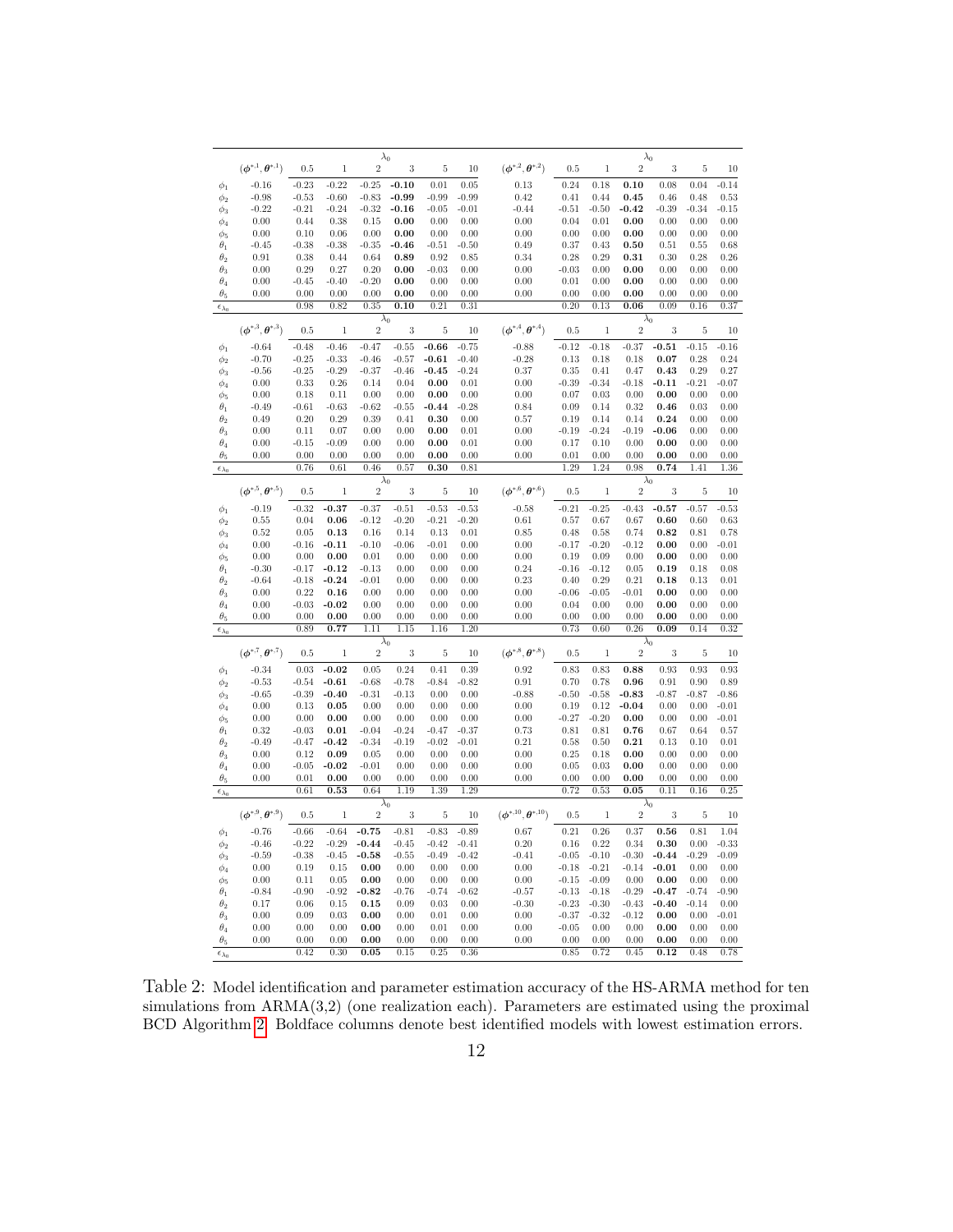<span id="page-12-0"></span>

Figure 3: The estimation error of HS-ARMA and two pre-identified models. The three thicker lines are the mean estimation errors and thinner lines represent estimation errors for each sample.

## 5 Concluding remarks

This work presents a new learning framework that allows model identification and parameter estimation for ARMA time series models simultaneously. To do so, we introduced a hierarchical sparsity inducing penalty, namely the Latent Overlapping Group (LOG) lasso, in the objective of the parameter estimation problem. While the addition of a nonsmooth (but convex) function to the objective of an already difficult nonconvex optimization seems restrictive, we propose a proximal block coordinate descent algorithm that can solve the problem to a potential stationary point efficiently. Numerical simulation studies confirm capabilties of the proposed learning framework to identify the true model and estimate its parameters with reasonably high accuracy.

We believe that this study sheds some light on the hard optimization problem behind the parameter estimation of ARMA time series models (see our brief discussion in Section [3.4\)](#page-9-1). Furthermore, we hope it motivates future studies to look into convergence analysis of the proposed proximal BCD or other algorithms for such problem structures. Finally, the proposed framework can be extended to fit Vector ARMA (VARMA) models where the underlying path graphs would contain multiple variables per nodes (see e.g. the right plot in Figure [1\)](#page-4-0), which we also leave for future studies.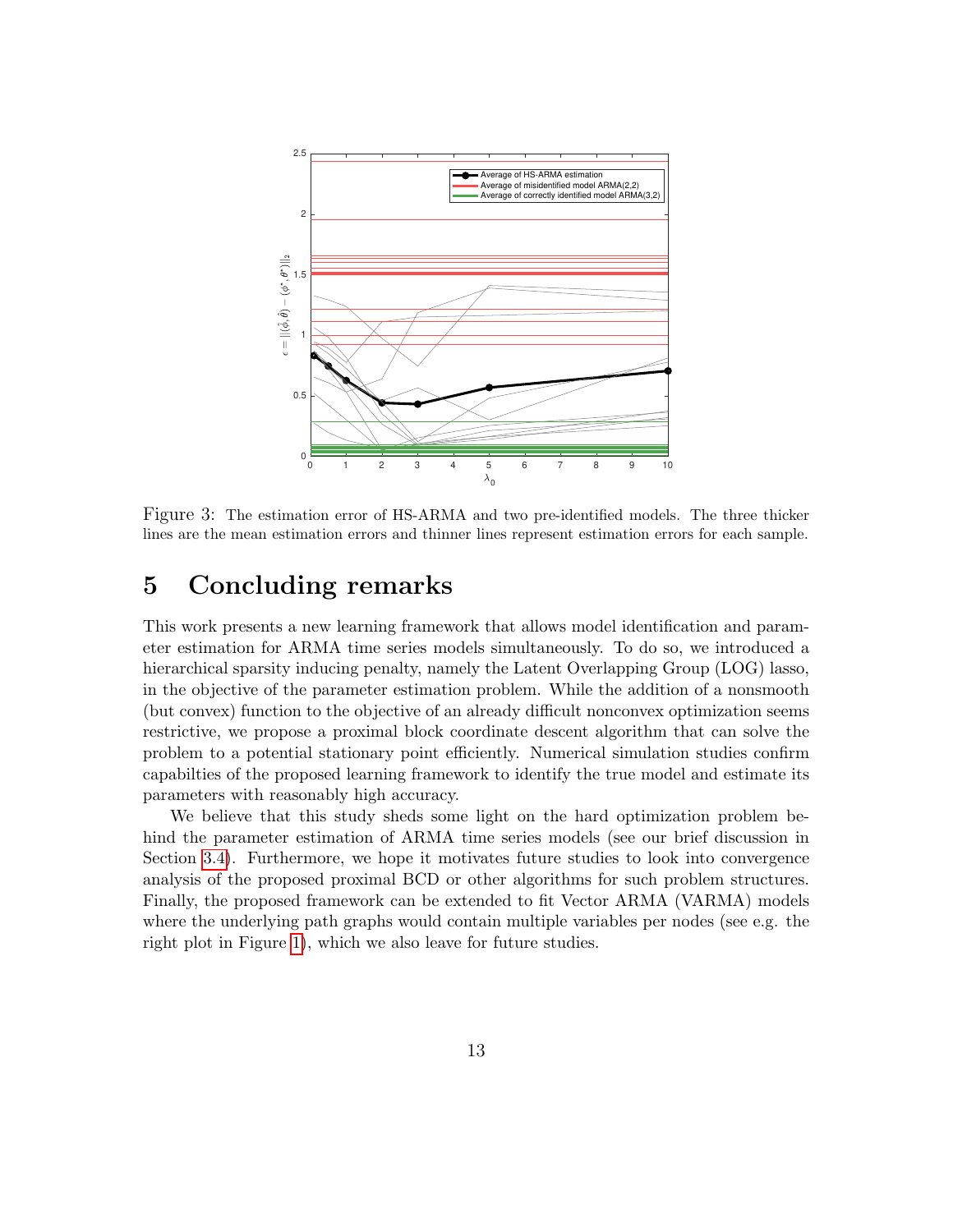<span id="page-13-6"></span>

Figure 4: Prediction RMSEs for the HS-ARMA method vs. the correctly and an incorrectly identified models. Each grey thin line is the RMSE of HS-ARMA with one  $\lambda_0$  from  $\{0.5, 1, 2, 3, 5\}$ from ten realizations and the black thick line is the average of the grey lines. The green and red lines are the RMSEs from the ten realizations for correctly and incorrectly identified models.

### References

- <span id="page-13-0"></span>[1] Adebiyi, Ayodele Ariyo, Adewumi, Aderemi Oluyinka, & Ayo, Charles Korede. 2014. Comparison of ARIMA and artificial neural networks models for stock price prediction. Journal of Applied Mathematics, 2014.
- <span id="page-13-2"></span>[2] Bach, Francis, Jenatton, Rodolphe, Mairal, Julien, Obozinski, Guillaume, et al. . 2012. Structured sparsity through convex optimization. Statistical Science, 27(4), 450–468.
- <span id="page-13-5"></span>[3] Beck, Amir, & Teboulle, Marc. 2009. A fast iterative shrinkage-thresholding algorithm for linear inverse problems. *SIAM journal on imaging sciences*,  $2(1)$ , 183–202.
- <span id="page-13-1"></span>[4] Benidir, Messaoud, & Picinbono, B. 1990. Nonconvexity of the stability domain of digital filters. IEEE Transactions on Acoustics, Speech, and Signal Processing, 38(8), 1459–1460.
- <span id="page-13-4"></span>[5] Bertsimas, Dimitris, & Van Parys, Bart. 2017. Sparse high-dimensional regression: Exact scalable algorithms and phase transitions.  $arXiv$  preprint  $arXiv:1709.10029$ .
- <span id="page-13-3"></span>[6] Bertsimas, Dimitris, King, Angela, Mazumder, Rahul, et al. . 2016. Best subset selection via a modern optimization lens. The Annals of Statistics,  $44(2)$ , 813–852.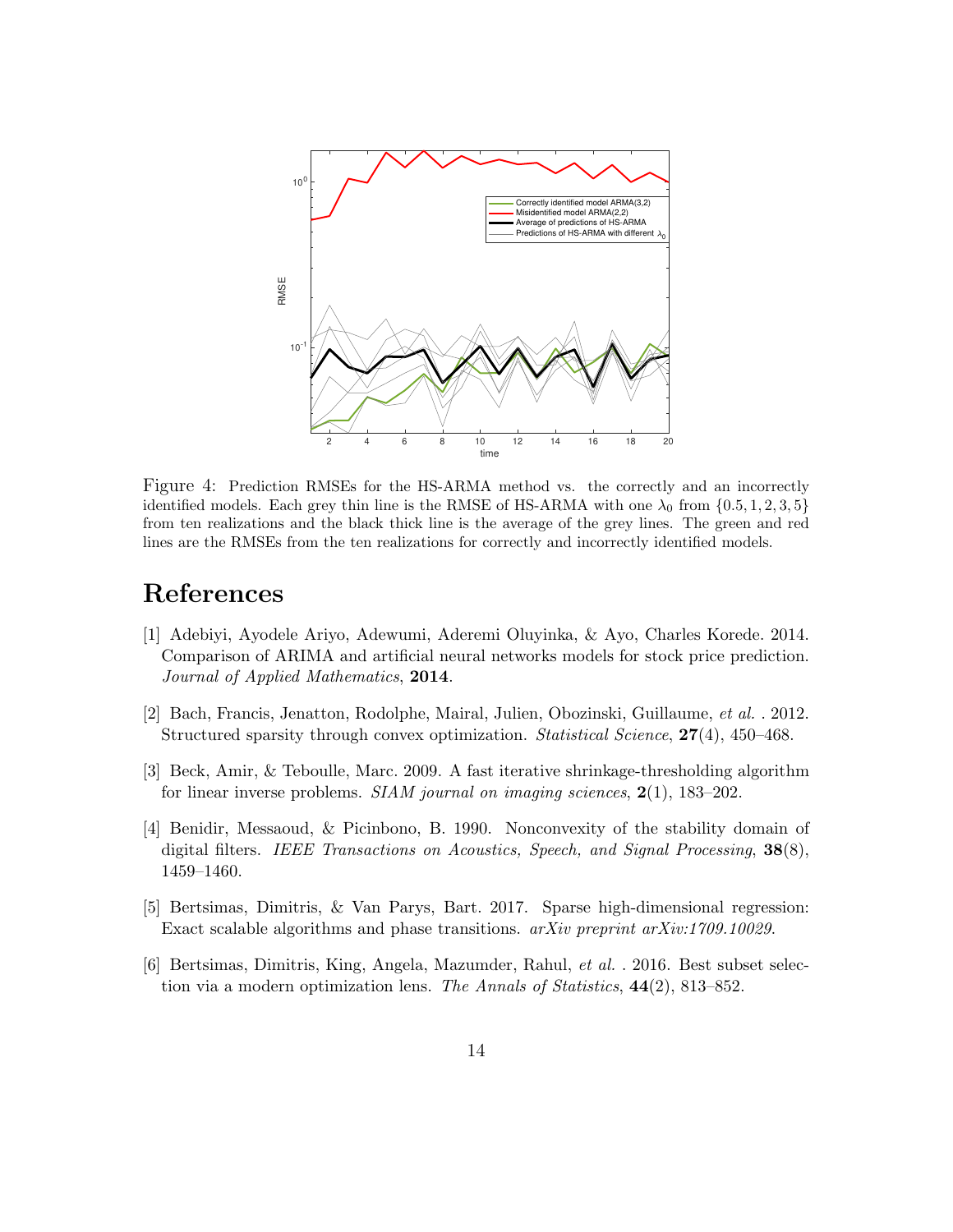- <span id="page-14-8"></span>[7] Bien, Jacob, Taylor, Jonathan, & Tibshirani, Robert. 2013. A lasso for hierarchical interactions. Annals of statistics, 41(3), 1111.
- <span id="page-14-0"></span>[8] Billings, Daniel, & Yang, Jiann-Shiou. 2006. Application of the ARIMA models to urban roadway travel time prediction-a case study. Pages  $2529 - 2534$  of: 2006 IEEE International Conference on Systems, Man and Cybernetics, vol. 3. IEEE.
- <span id="page-14-6"></span>[9] Blondel, Vincent D, Gurbuzbalaban, Mert, Megretski, Alexandre, & Overton, Michael L. 2012. Explicit solutions for root optimization of a polynomial family with one affine constraint. IEEE transactions on automatic control,  $57(12)$ , 3078–3089.
- <span id="page-14-3"></span>[10] Box, George EP, Jenkins, Gwilym M, Reinsel, Gregory C, & Ljung, Greta M. 2015. Time series analysis: forecasting and control. John Wiley & Sons.
- <span id="page-14-9"></span>[11] Boyd, Stephen, Parikh, Neal, Chu, Eric, Peleato, Borja, & Eckstein, Jonathan. 2011. Distributed optimization and statistical learning via the alternating direction method of multipliers. Foundations and Trends R in Machine Learning,  $3(1)$ , 1–122.
- <span id="page-14-12"></span>[12] Cabello, Sergio, Cibulka, Josef, Kyncl, Jan, Saumell, Maria, & Valtr, Pavel. 2017. Peeling potatoes near-optimally in near-linear time. SIAM Journal on Computing,  $46(5)$ , 1574–1602.
- <span id="page-14-1"></span>[13] Calheiros, Rodrigo N, Masoumi, Enayat, Ranjan, Rajiv, & Buyya, Rajkumar. 2014. Workload prediction using ARIMA model and its impact on cloud applications? QoS. IEEE Transactions on Cloud Computing, 3(4), 449–458.
- <span id="page-14-11"></span>[14] Chang, Jyun-Sheng, & Yap, Chee-Keng. 1986. A polynomial solution for the potatopeeling problem. Discrete & Computational Geometry,  $\mathbf{1}(2)$ , 155–182.
- <span id="page-14-2"></span>[15] Chen, Peiyuan, Pedersen, Troels, Bak-Jensen, Birgitte, & Chen, Zhe. 2009. ARIMAbased time series model of stochastic wind power generation. IEEE transactions on power systems, 25(2), 667–676.
- <span id="page-14-5"></span>[16] Combettes, Patrick L, & Trussell, H Joel. 1992. Best stable and invertible approximations for ARMA systems. IEEE Transactions on signal processing,  $40(12)$ , 3066–3069.
- <span id="page-14-4"></span>[17] Del Castillo, Enrique. 2002. Statistical process adjustment for quality control. Vol. 369. Wiley-Interscience.
- <span id="page-14-7"></span>[18] Georgiou, Tryphon T, & Lindquist, Anders. 2008. A convex optimization approach to ARMA modeling. IEEE transactions on automatic control, 53(5), 1108–1119.
- <span id="page-14-10"></span>[19] Goodman, Jacob E. 1981. On the largest convex polygon contained in a non-convex n-gon, or how to peel a potato. Geometriae Dedicata,  $11(1)$ , 99–106.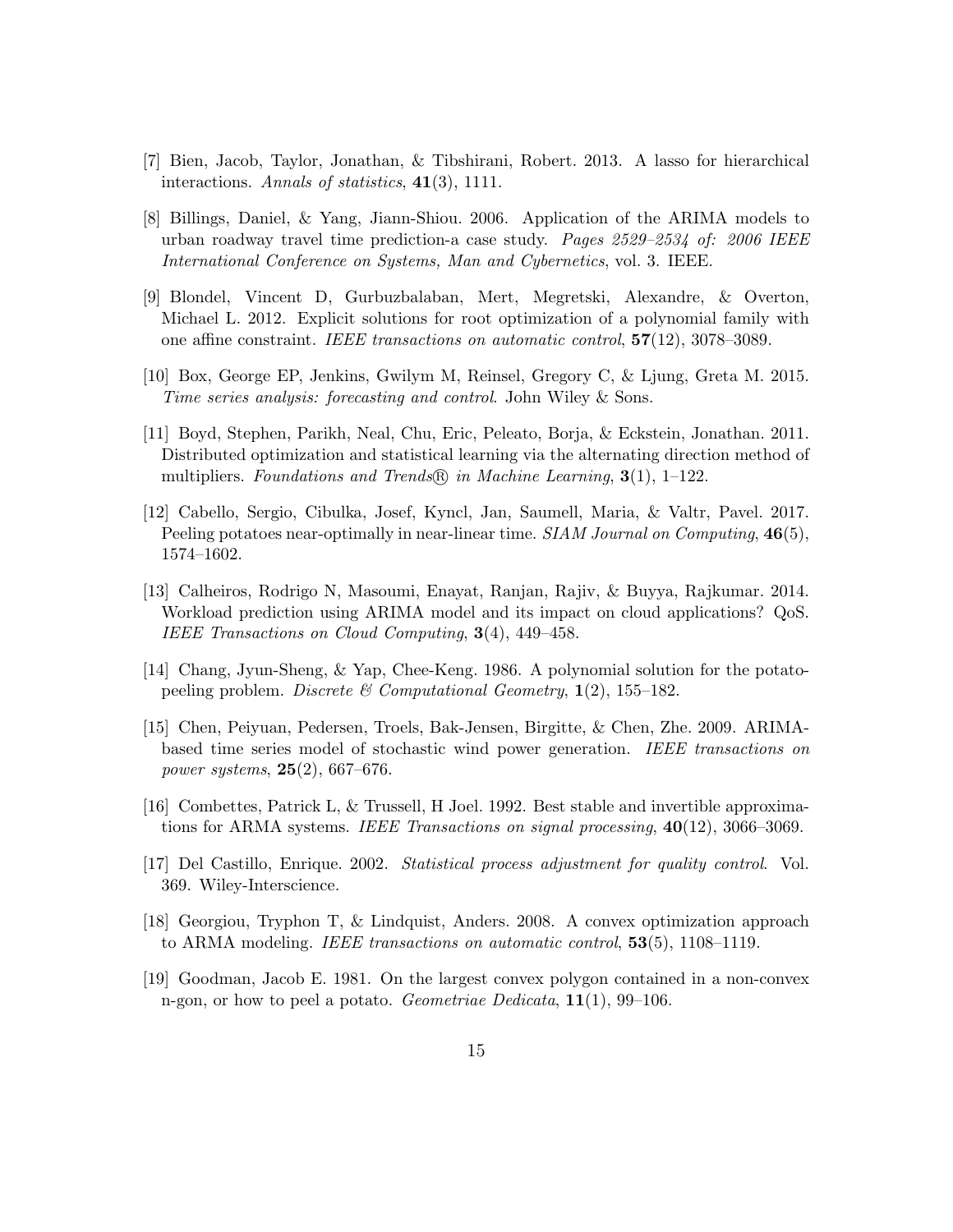- <span id="page-15-3"></span>[20] Hamilton, James D. 1994. Time series analysis. Vol. 2. Princeton New Jersey.
- <span id="page-15-0"></span>[21] Han, Ping, Wang, Peng Xin, Zhang, Shu Yu, et al. . 2010. Drought forecasting based on the remote sensing data using ARIMA models. Mathematical and computer modelling, 51(11-12), 1398–1403.
- <span id="page-15-8"></span>[22] Jacob, Laurent, Obozinski, Guillaume, & Vert, Jean-Philippe. 2009. Group lasso with overlap and graph lasso. Pages 433–440 of: Proceedings of the 26th annual international conference on machine learning. ACM.
- <span id="page-15-4"></span>[23] Jenatton, Rodolphe, Mairal, Julien, Obozinski, Guillaume, & Bach, Francis. 2011a. Proximal methods for hierarchical sparse coding. Journal of Machine Learning Research,  $12$ (Jul), 2297–2334.
- <span id="page-15-5"></span>[24] Jenatton, Rodolphe, Audibert, Jean-Yves, & Bach, Francis. 2011b. Structured variable selection with sparsity-inducing norms. Journal of Machine Learning Research,  $12(Oct), 2777-2824.$
- <span id="page-15-1"></span>[25] Makridakis, Spyros, Spiliotis, Evangelos, & Assimakopoulos, Vassilios. 2018. Statistical and Machine Learning forecasting methods: Concerns and ways forward. PloS one,  $13(3).$
- <span id="page-15-6"></span>[26] Manzour, Hasan, Küçükyavuz, Simge, & Shojaie, Ali. 2019. Integer Programming for Learning Directed Acyclic Graphs from Continuous Data. arXiv preprint arXiv:1904.10574.
- <span id="page-15-7"></span>[27] Mazumder, Rahul, & Radchenko, Peter. 2017. TheDiscrete Dantzig Selector: Estimating Sparse Linear Models via Mixed Integer Linear Optimization. IEEE Transactions on Information Theory,  $63(5)$ ,  $3053-3075$ .
- <span id="page-15-2"></span>[28] Moses, Randolph L, & Liu, Duixian. 1991. Determining the closest stable polynomial to an unstable one. IEEE Transactions on signal processing,  $39(4)$ ,  $901-906$ .
- <span id="page-15-9"></span>[29] Nesterov, Yu. 2013. Gradient methods for minimizing composite functions. Mathematical Programming,  $140(1)$ ,  $125-161$ .
- <span id="page-15-10"></span>[30] Parikh, Neal, Boyd, Stephen, et al. . 2014. Proximal algorithms. Foundations and Trends R in Optimization, 1(3), 127–239.
- <span id="page-15-11"></span>[31] Razaviyayn, Meisam, Hong, Mingyi, & Luo, Zhi-Quan. 2013. A unified convergence analysis of block successive minimization methods for nonsmooth optimization. SIAM Journal on Optimization,  $23(2)$ , 1126-1153.